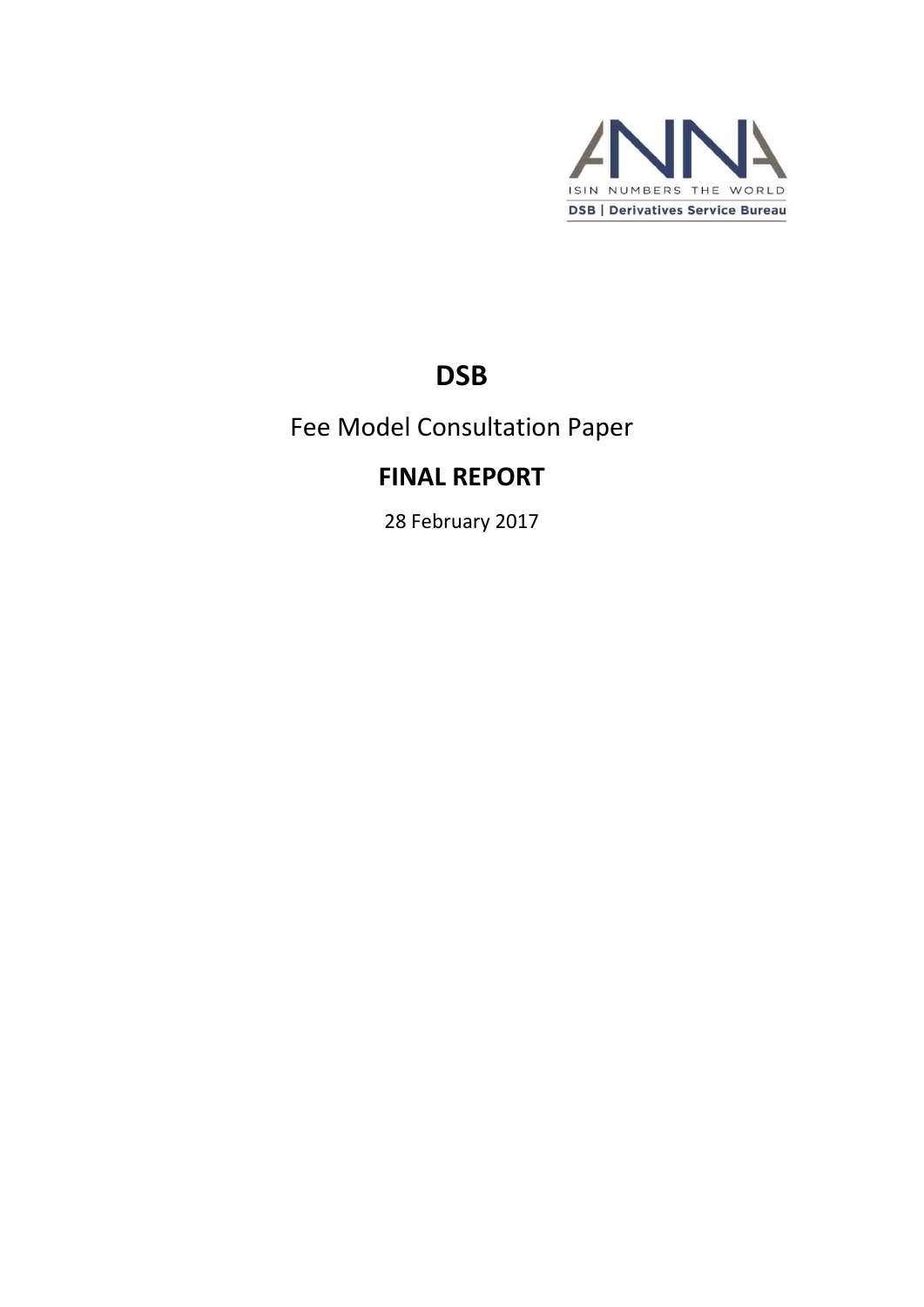## <span id="page-1-0"></span>1 Executive Summary

- European legislation MiFID II/MiFIR & MAR have specified the use of ISINs for all the instruments in-scope of the regulation, including OTC derivatives tradeable on an EU trading venue or with an underlying tradeable on an EU trading venue.
- ANNA, after discussions with the industry and ISO, is setting up the Derivatives Service Bureau (DSB) to assign global, permanent and timely ISINs to OTC derivatives.
- This final report is focused on the proposed fee model for recovering the costs of the services the DSB provides as a numbering agency for ISIN allocations.
- The paper describes the various principles and original proposed fee model along with the analysis of the responses from the industry following the consultation between 09 January 2017 and 06 February 2017.
- Based on those responses, the DSB has decided to move forward on the basis of a simplified fee model that is focused on the timeliness of the data that the user wishes to access. There remains the option to refine the model at a point in the future should the usage patterns and cost basis require it.
- Intermediaries will be required to identify and categorize each of their users. Each of those users will sign the DSB user agreement and pay the appropriate fee.
- The DSB will publish a consultation paper in the future to address the potential of redistributing excess revenue to the user-base.
- Any other further details or responses on the Fee Model will be published as part of the DSB Questions and Answers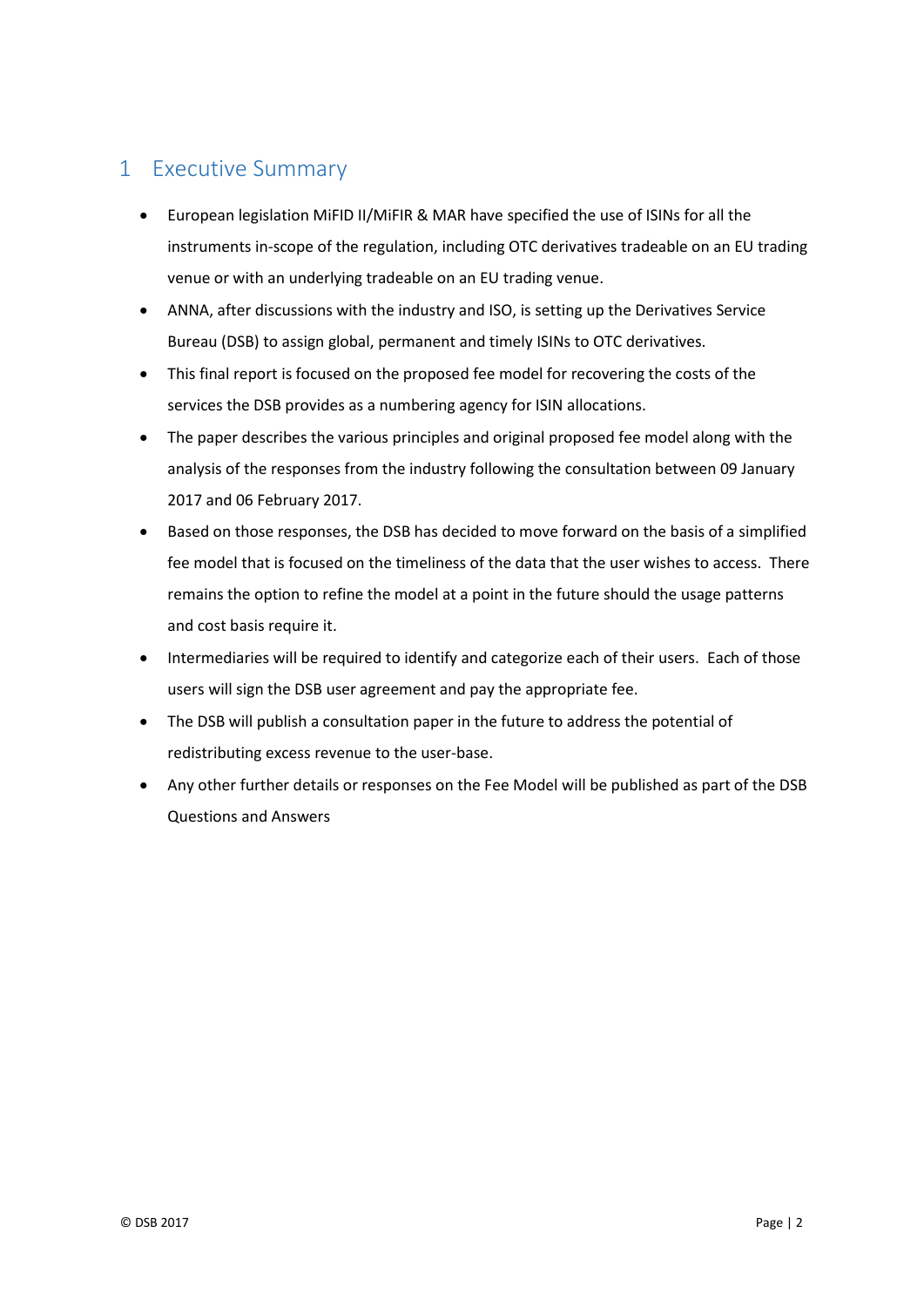## Contents

| 1 |     |  |  |  |
|---|-----|--|--|--|
| 2 |     |  |  |  |
|   | 2.1 |  |  |  |
|   | 2.2 |  |  |  |
|   | 2.3 |  |  |  |
| 3 |     |  |  |  |
|   | 3.1 |  |  |  |
|   | 3.2 |  |  |  |
|   | 3.3 |  |  |  |
|   | 3.4 |  |  |  |
| 4 |     |  |  |  |
|   | 4.1 |  |  |  |
|   | 4.2 |  |  |  |
| 5 |     |  |  |  |
| 6 |     |  |  |  |
|   | 6.1 |  |  |  |
|   | 6.2 |  |  |  |
|   | 6.3 |  |  |  |
|   | 6.4 |  |  |  |
|   | 6.5 |  |  |  |
| 7 |     |  |  |  |
| 8 |     |  |  |  |
|   | 8.1 |  |  |  |
|   | 8.2 |  |  |  |
|   | 8.3 |  |  |  |
|   | 8.4 |  |  |  |
|   | 8.5 |  |  |  |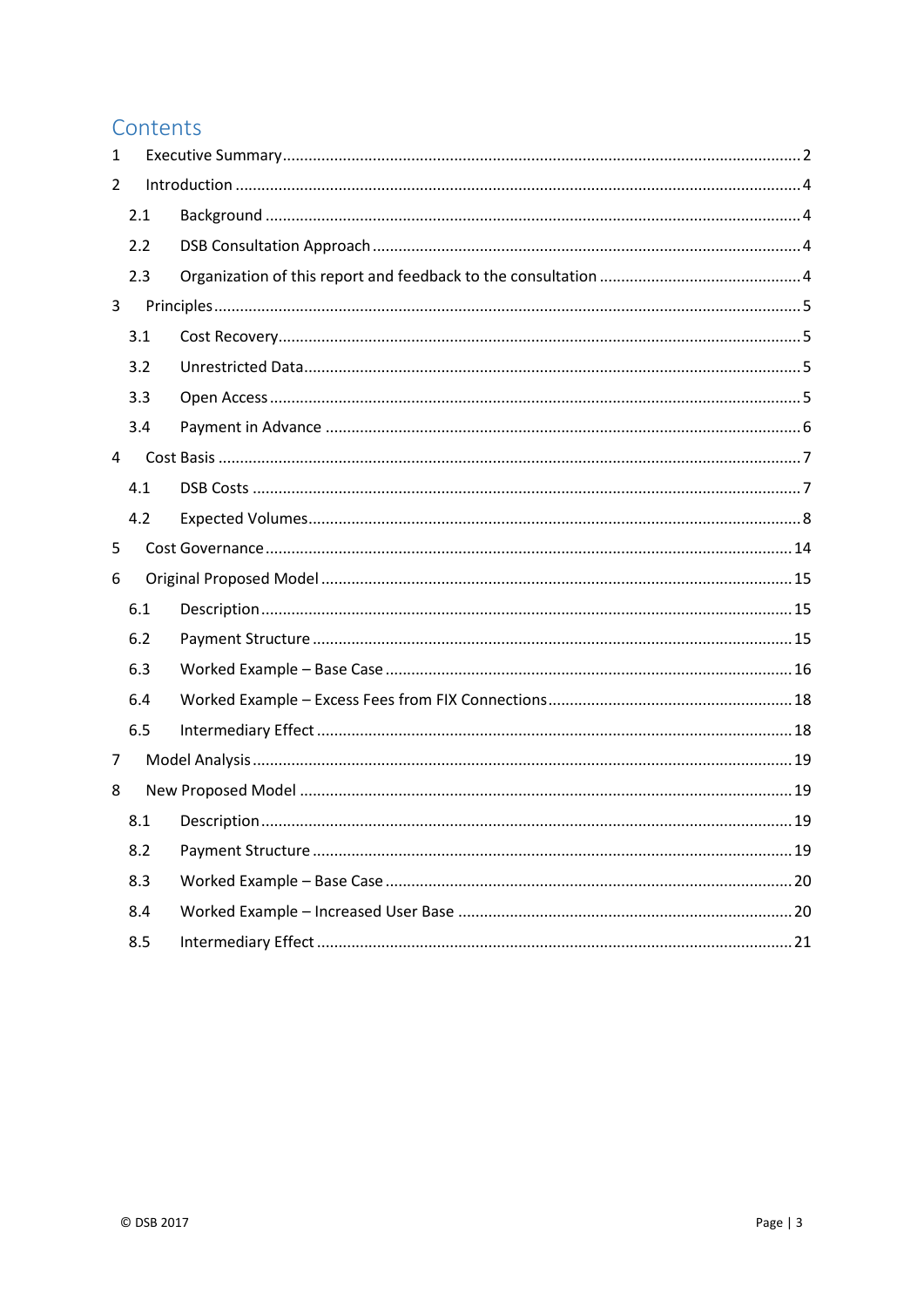## <span id="page-3-0"></span>2 Introduction

## <span id="page-3-1"></span>2.1 Background

The Association of National Numbering Agencies ("ANNA"), a corporation organized under the laws of Belgium, is founding the Derivatives Service Bureau (DSB) for the allocation and maintenance of International Securities Identification Numbers (ISINs) for OTC derivatives. The allocation of ISINs to these instruments, as well as the provision of access to the ISIN archive and associated reference data, comprise the numbering agency function of the DSB. This function is overseen by the International Organization for Standardization (ISO) through strict rules over business and technical operations, including limiting user fees to cost recovery. There is discretion regarding how the fees may be structured and applied to meet these rules, and this fee structure is the primary focus of this consultation.

The European Union's MiFID II/MiFIR regulations mandate the use of ISINs to identify certain OTC derivatives, starting on 2 January 2018. The affected OTC derivatives include those tradeable on a European Trading Venue (ToTV) and those with underlying asset(s) Tradeable on a European Trading Venue (uToTV). The reporting obligations for these instruments affect Trading Venues and Systematic Internalizers (SIs).

## <span id="page-3-2"></span>2.2 DSB Consultation Approach

The DSB is consulting with the industry to provide transparency to its decision-making processes by sharing its considerations and inviting industry participation through feedback and commentary on its prospective decisions.

This industry consultation described the DSB's proposal for a fee model for recovering the cost of the numbering agency services of the DSB. This model was based on predicative estimates of costs as well as volume and user distribution.

The consultation also outlined the fee models that were considered to arrive at the proposed fee model, which aimed to provide fair and reasonable terms to the different categories of DSB users whilst also ensuring the financial stability of the DSB.

## <span id="page-3-3"></span>2.3 Organization of this report and feedback to the consultation

This paper is organized in sections that address key aspects of the fee model of the DSB, along with the DSB's analysis of responses and a final proposal that will form the basis on which the DSB moves forward:

- Section 3: Key principles of the fee model
- Section 4: Factors in the cost basis of the DSB
- Section 5: Governance aspects of the cost basis of the DSB
- Section 6: Proposed fee model for the numbering agency services
- Section 7: Fee models that have been considered by the DSB
- Section 8: Summary analysis of the models considered

When required the DSB will issue further clarifications through Q&A on its website.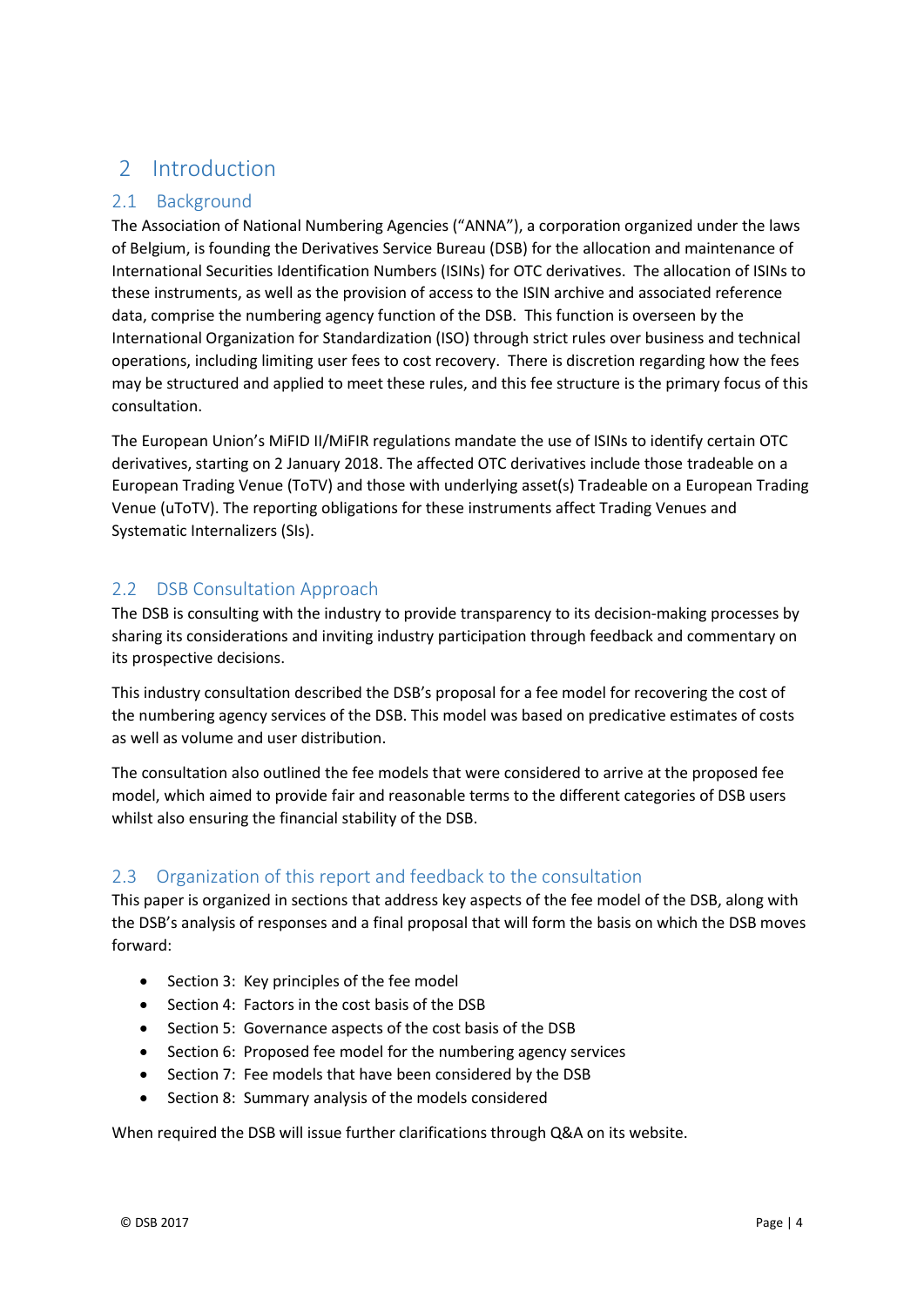## <span id="page-4-0"></span>3 Principles

## <span id="page-4-1"></span>3.1 Cost Recovery

In accordance with the Registration Authority Agreement (RAA) between ISO and ANNA, the ANNA-DSB will provide numbering agency services on a cost-recovery basis.

Cost-recovery means that the fees charged to the industry must reflect the costs incurred to provide numbering agency services. From the DSB's perspective, this means that the revenues must be sufficient to ensure that the numbering agency has the financial viability to meet its continuing obligation to provide these services. From the user perspective, it means that the payment for these services does not profit the owners of the utility beyond its maintenance as a financially viable entity. This principle is illustrated in the Annex B of the Statutes for the Global Legal Entity Identifier Foundation<sup>1</sup> on 'Sustainable Funding' – the funding system should be one that is efficient, non-profit cost-recovery based and reliable.

Details of what costs must be recovered are discussed at a high level in section 4. These include operational costs, costs of capital and emergency reserves.

## <span id="page-4-2"></span>3.2 Unrestricted Data

It is the intention of ANNA that no data associated with the definition of an ISIN issued by the DSB will have licensing restrictions dictating usage or distribution.

This principle is only possible if none of the attributes defining the ISIN for OTC derivatives require proprietary data licensed by third parties. If the DSB Product Committee [\(http://www.anna](http://www.anna-web.org/dsb-product-committee/)[web.org/dsb-product-committee/\)](http://www.anna-web.org/dsb-product-committee/) determines that there is no viable alternative to the use of licensed or restricted data in a product definition, the DSB will review the impact to its Unrestricted Data policy at that time, taking into account the specific products and attributes that are impacted by the incorporation of licensed or restricted data in the product definitions.

## <span id="page-4-3"></span>3.3 Open Access

Access to the DSB archive for consumption of OTC derivative ISINs and associated reference data will be free and available to all organizations and users.

Registration will be required to use the DSB services. Registered users will be able to query the archive to retrieve an ISIN or data associated with an ISIN, or use the File Download Service (defined in the Technology and Operations Consultation Paper - [http://www.anna-web.org/dsb-consultation](http://www.anna-web.org/dsb-consultation-paper-techops/)[paper-techops/\)](http://www.anna-web.org/dsb-consultation-paper-techops/).

#### **Analysis**

There was general agreement that there should be no restriction regarding the types of organizations that can access ISINs. One respondent did mention a concern if operational overheads were significant then some restrictions should be enforced on intermediaries. The DSB is designing

**.** 

<sup>1</sup> [https://www.gleif.org/en/about/governance/statutes#](https://www.gleif.org/en/about/governance/statutes)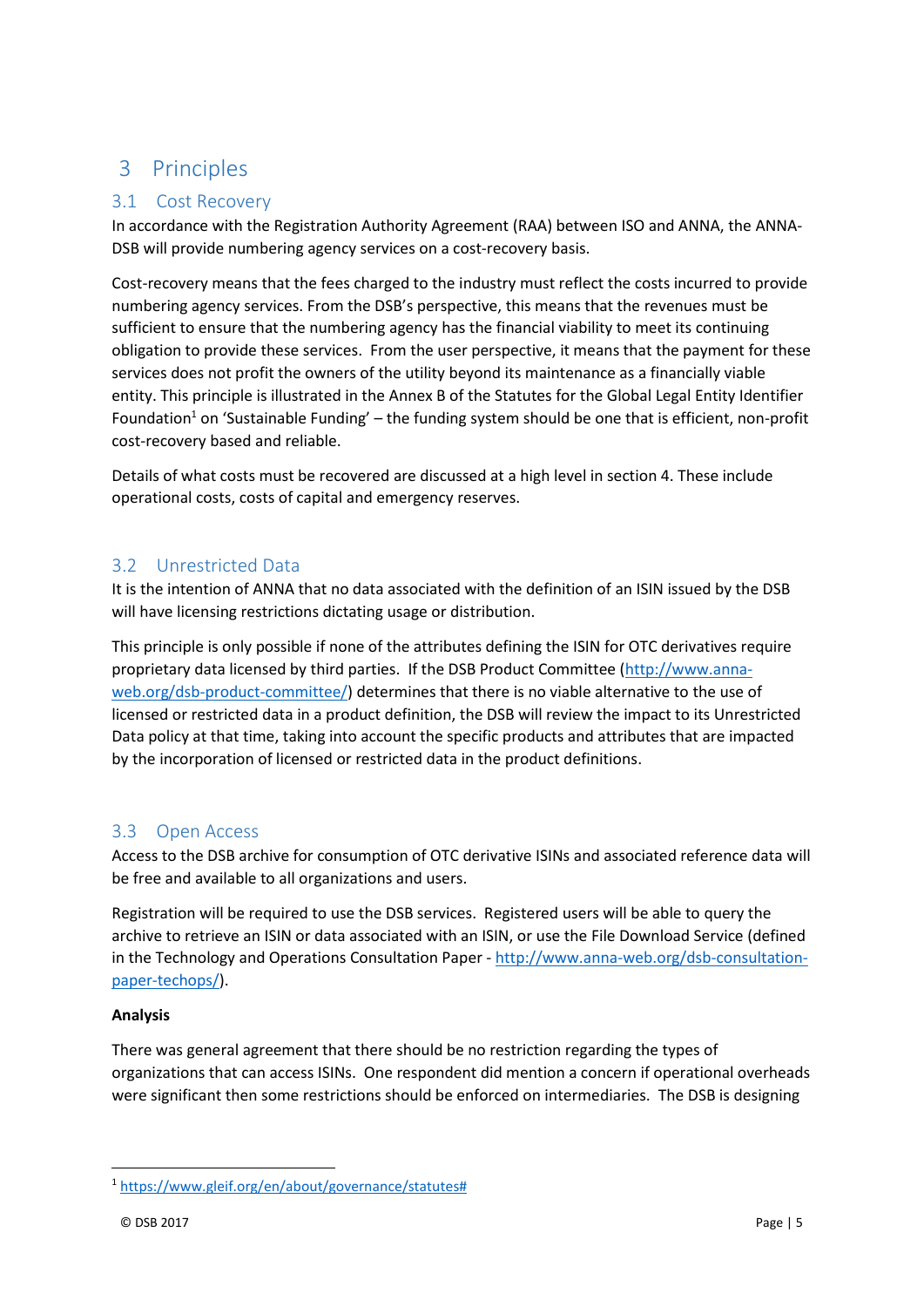its technical and operational processes to ensure that the marginal cost of on-boarding is close to zero and doesn't consider this will be a significant factor once the utility is fully up and running.

The zero charge element of the 'Open Access' principle had less consensus. Respondents were concerned that usage of ISINs for OTC Derivatives is required for other elements of MiFID II and other EU regulations. As such, all users of ISINs should share the cost of creating and supporting the identifiers and their associated reference data. The tension for the DSB is providing open access to ISINs such that smaller and new participants do not face barriers to entry versus distributing the cost of the service evenly across the industry.

#### **Proposal**

Cost Recovery Principle – as described in section 3.1

Unrestricted Data Principle – as described in section 3.2

#### Open Access Principle

Access to the DSB archive for consumption of OTC derivative ISINs and associated reference data will be available to all organizations and users.

Registration will be required to use the DSB services.

All registered users will be able to use the website to search and retrieve ISINs on an individual basis and their associated reference data.

#### <span id="page-5-0"></span>3.4 Payment in Advance

To the extent possible, the DSB will levy fees through annual contracts that require payment in advance.

This advance yearly commitment offers the DSB more clarity in aligning fee levels with cost recovery. For the users, it provides improved ability to forecast their costs for utilising ISIN services.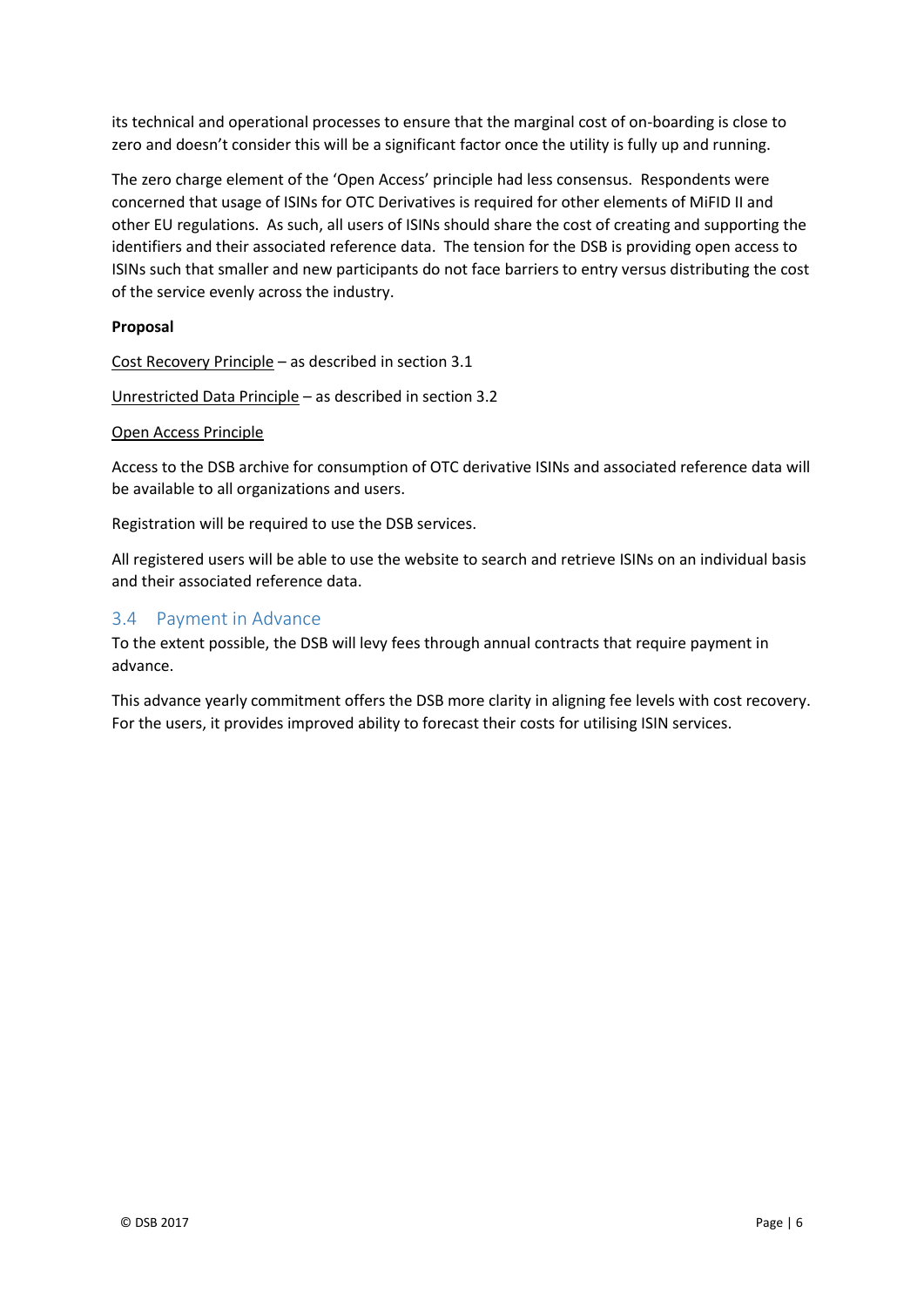## <span id="page-6-0"></span>4 Cost Basis

This section describes the various costs that form the basis of the DSB cost recovery model. It also includes details on a set of variables expected to affect the cost basis of the DSB and the proposed fee model. As the numbering agency function is expected to be self-sustaining while operating on a non-profit basis, the total overhead of supporting services, technology and capital are included in this calculation.

While the absolute cost of this overhead can only be estimated at this time, the constituent factors can be listed. These include costs of management, technology (infrastructure, office and network), user support (help desk, documentation, communications, training), third-party services (legal, financial, management and technology support), cost of capital, and maintenance of prudent financial reserves.

It should be noted that the requirement for non-profit financial operation makes the need for prudent reserves particularly acute, because there is no natural funding mechanism to address emergency or short-term funding needs other than procurement of costly short-term capital or unscheduled changes to user fees. To avoid either of these exigencies, the inclusion of a prudent reserve in the cost basis is a form of risk management that benefits the users as well as protects the numbering utility.

## <span id="page-6-1"></span>4.1 DSB Costs

The current estimation for the total operational costs of the DSB is €6 million. Please note that this is an estimate that is subject to change as actual costs are tracked during 2017.

These costs relate exclusively to the services provided by the DSB in its numbering agency function. Any costs associated with DSB activities that fall outside this function will not be considered in the cost-recovery fee model.

It should be noted that these costs are expected to be insensitive to the volume of ISINs being generated, which means that greater volume of ISIN issuance will reduce the per-ISIN costs.

#### **Analysis**

Respondents were keen to understand a lower level of detail on the costs and how the governance of those costs is expected to operate. The DSB intends to be transparent with the industry whilst maintaining the necessary confidentiality regarding commercial contracts with its suppliers. Once the details on costs have been finalized, the DSB will publish more detail as is feasible.

To reiterate a point made elsewhere, the DSB is required to adhere to the strict rules imposed on ANNA as the Registration Authority for supervising ISIN issuance. These include publishing an annual report to ISO and ISO having the right to inspect the DSB's accounts and procedures on request. In addition, the DSB has appointed an external consultancy to supervise the DSB's approach and costbase to ensure that it adheres to best practice without incurring unnecessary costs that must be borne by the industry.

#### **Proposal**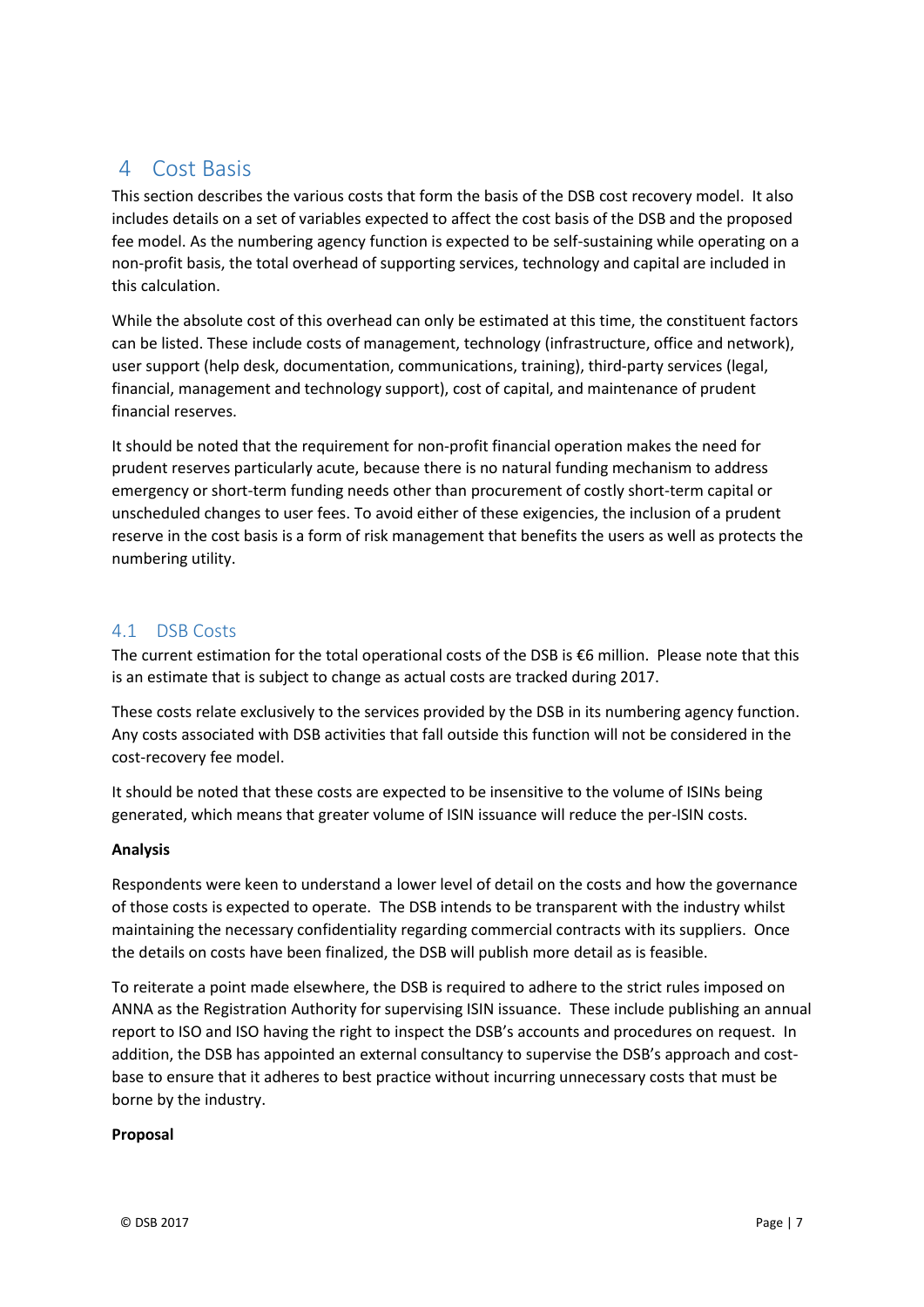The current estimation for the total operational costs of the DSB is €6million. Please note that this estimate is subject to change as actual costs are finalized during 2017. The DSB intends to publish further detail as 2017 progresses to give the industry as much transparency as possible whilst maintaining the confidentiality of commercial contracts with its suppliers.

These costs relate exclusively to the services provided by the DSB in its numbering agency function. For clarity, any costs associated with DSB activities that fall outside this function will not be considered in the cost-recovery fee model.

It should be noted that these costs are expected to be insensitive to the volume of ISINs being generated or retrieved.

## <span id="page-7-0"></span>4.2 Expected Volumes

This section describes the relevant volumes and the distribution of usage across the different constituencies interacting with the DSB that may affect the fees paid by users.

The section first provides an explanation of different categories of users of the DSB and concludes with an estimation of actual volumes for these categories.

It should be emphasized that whilst the operational cost estimates of the DSB are reasonably well understood (but still subject to additional refinement), the volume estimates detailed within this document are subject to significantly greater uncertainty. Therefore, any per-ISIN cost figures discussed in this document must be interpreted within the context of such uncertainty.

#### 4.2.1 Registered Users

These are entities that have registered to use the DSB. The category of Registered Users is also the super-set group that contains all the entities described below in sections 4.2.2 and 4.2.3.

Functionally, the currently proposed fee model enables the entities in this super set to interact with the DSB in the following ways:

- Retrieve existing ISINs given a set of attributes using the website;
- Retrieve the attributes of a given ISIN using the website;
- Use the File Download Service.

This group includes trading venues, systematic internalizers, buy-side firms, industry organizations and vendors.

It should be noted that neither the proposed fee model nor any of the fee models under consideration are dependent on this group for income. There is no anticipation of user charges for retrieval via the website or file download of ISIN data.

For the purposes of this consultation, the DSB is planning on >1,000 Registered Users.

#### **Analysis**

As mentioned in section 3.3, most respondents were comfortable with registration being open but there were some who objected to registrants not being charged for access to the data. The DSB will automate the process of registration to the extent that the marginal cost will be almost zero. Charging for access and use of ISINs has potential challenges, especially around the principle of open access.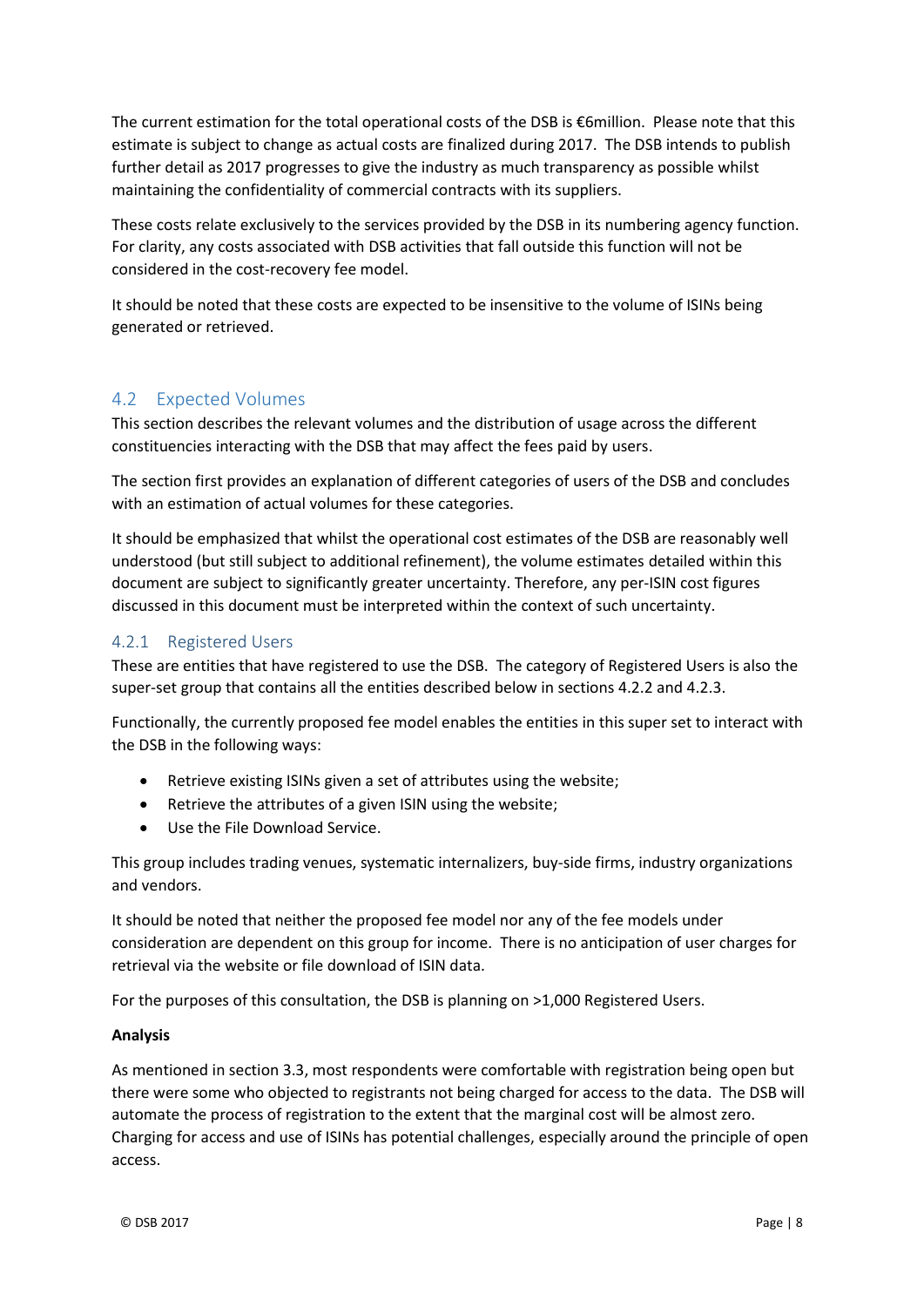There is potential for the DSB to configure the system so that market participants are incentivized to engage with the service – this could include restrictions on the number of ISIN requests available over the web over a specific time period or a reduced universe (maybe older) from the download service. As mentioned previously, the DSB needs to balance this with the requirement for open access to ISINs and their reference data.

#### **Proposal**

Registered Users are entities that have registered to use the DSB. Registered Users will be able to retrieve ISINs and their attributes from the DSB using the website, File Download, FIX or any future connectivity supported by the service.

#### 4.2.2 ISIN Creators

These are organizations that will create ISINs. In addition to the services available to the group described in 4.2.1, users in this group will be able to create new ISINs using the website.

This group has two sub-categories:

- Regulated those ISIN creators subject to the regulatory obligation to use ISINs as part of their MiFID II reporting
- Non-Regulated those ISIN creators not subject to the regulatory obligation

To estimate the size of these groups, one source is the ESMA register [\(https://registers.esma.europa.eu/\)](https://registers.esma.europa.eu/) from MiFID I, which shows the following:

- Number of Multi-Lateral Trading Facilities (MTFs) = 150
- Number of Registered Markets (RMs) = 102

It should be noted that many of these trading venues will not be trading OTC derivatives. However, as an offset to this reduction in number, further MTFs might be registered in addition to systematic internalizers that will need to create ISINs.

Another source of information is the number of major market participants in the OTC derivatives space:

- Number of ECNs across the main asset classes  $\approx$  15
- Number of probable SIs based on major investment banks  $\sim$  15

As indicated by the approximation signs, these numbers have no official standing and are simply a view of the potential number of significant market actors.

The difference between these two estimates is significant. In lieu of any definitive numbers, the DSB has chosen an initial estimate of 40 users for the ISIN Creator group. This conservative number is chosen to show the various fees model in a near-worst-case scenario, illustrating a realistic upper limit on the fees to be incurred. Should actual numbers be higher than the figure chosen by the DSB, then per-user fees will be lower than the worked examples shown in this consultation.

#### **Analysis**

Most respondents agreed with the DSB that the estimate was conservative and acknowledged the lack of certainty on the final number of trading venues and systematic internalizers that are required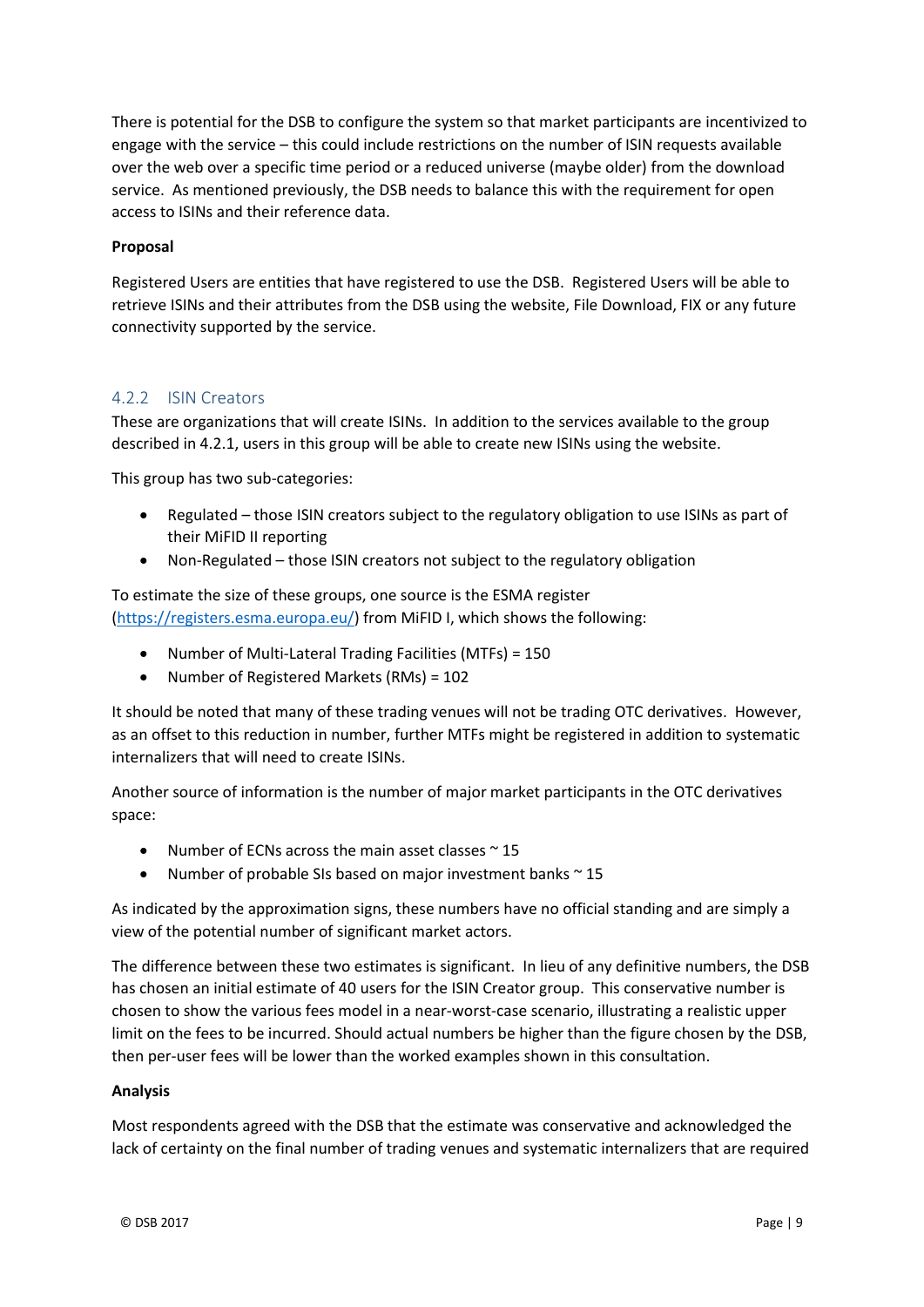to use ISINs. In addition, some respondents noted that where ISINs are required for other regulatory or industry use then this would likewise increase this number.

One respondent proposed that because of the uncertainty around the final fee, the DSB should guarantee a cap on an individual basis. Whilst it is the DSB's intention to adhere to a previously stated budget for a given year – which, as a cost-recovery utility will mimic the behaviour of a cap – this number is an upper bound for the entire set of users rather than for an individual.

Some respondents questioned the need for this category at all and felt that the DSB should focus instead on 'bulk' or 'power' users versus those wanting ISINs piecemeal or on an ad-hoc basis. The additional segregation between 'non-regulated' and 'regulated' ISIN creators also created some confusion. Since most financial firms are 'regulated', then, at a minimum, the DSB will need to change these labels. The purpose of introducing this separation was to provide focus on those users who have been mandated to use ISINs for their reporting. However, the DSB acknowledges the point made by some respondents of the growing use of the ISIN across regulations and business, which makes such a distinction less relevant.

#### **Proposal**

The DSB proposes removing this category altogether and therefore the estimation of its population is no longer relevant.

#### 4.2.3 FIX Access

This is the number of organizations that will be connected to the DSB via the FIX network. The request and subscription methods for this connection are described in the Technology and Operations Consultation Paper [\(http://www.anna-web.org/anna-launches-industry-consultation](http://www.anna-web.org/anna-launches-industry-consultation-dsb-techops/)[dsb-techops/\)](http://www.anna-web.org/anna-launches-industry-consultation-dsb-techops/).

In addition to the services available to the group described in 4.2.1, users in this group will be able to interact with the DSB in an automated mode over the FIX network.

Organizations that are also in ISIN Creators group can create new ISINs via the FIX Network. If they are not in the ISIN Creators group, then their access will be restricted to consumption of ISIN data.

Some ISIN Creators may not choose FIX Access because of their small volumes whilst other market participants and vendors may want automated bulk access to ISIN data via FIX. The DSB proposes to use 50 for the number of organizations that use the FIX network.

The rationale for the estimate of 50 users is the expectation that the majority of the ISIN Creators will opt for FIX access, plus some large data vendors and other large investment firms that do not have an ISIN reporting mandate. This estimate is intentionally conservative, thereby illustrating a realistic upper limit on the user fees for FIX access. Should number of users prove to be higher than this estimate, then per-user fees will be lower. The effect of a larger FIX user base is illustrated in the worked example in section 6.4 below.

#### **Analysis**

Respondents submitted mixed views on the estimate of 50 FIX users – from thinking it should be equal to the number of ISIN Creators to expecting hundreds of FIX users. This range is a good indicator of the uncertainty surrounding this estimate. One respondent, whilst appreciating the reasons for the DSB's conservative estimation, claimed that by not using a much higher number, the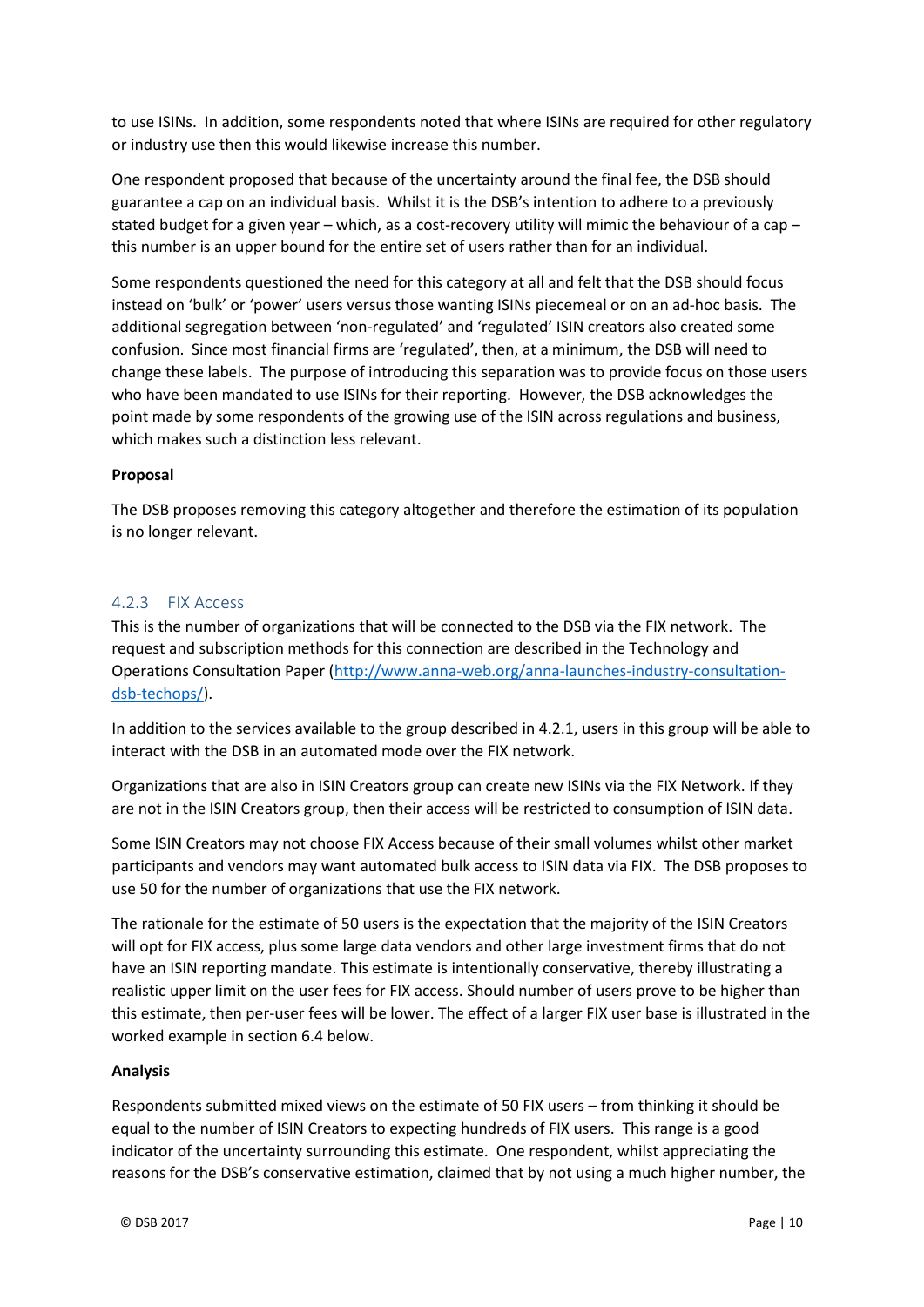DSB was driving potential users away: taking the FIX connection cost into the few thousands would encourage many more to connect and therefore allow the DSB to meet its costs.

Despite the stated need for multiple connections from some respondents, the DSB currently views this as not being a relevant factor for costs and therefore the consequent fees. One of the goals of the DSB's utility model is to ensure that users benefit from the commoditization of technology, meaning that one more connection does not automatically trigger another equivalent fee.

Elsewhere in the responses there was some discussion of the DSB moving away from focusing on FIX and, instead reorienting around 'power users' or timeliness of ISIN retrieval. This might allow the DSB to simplify its model and cover non-FIX systematic connectivity to the DSB as well as FIX.

#### **Proposal**

The DSB proposes removing this categorization of user and instead focus on volumes and timeliness of the data being retrieved.

#### 4.2.4 Volume Estimate

ESMA, in the preliminary text for RTS 23, estimates the number of ISINs to be  $\sim$  15m. This number reflects all instruments in scope for MiFID II, including bonds and equities among other financial instruments. In addition, this is the estimated total size of their data rather than the number of ISINs created in a given year.

A different metric is found in Swap Data Repository (SDR) data, suggesting that the number of transactions for rates, equity and credit derivatives over a 12-month period is ~ **20m**. However, this is US data and also does not include FX or Commodities. In addition, it is unlikely that the DSB Product Committee will define the ISIN at the transaction level. However, ISINs will be required for those instruments that are quoted on a trading venue or when the underlying asset is traded on a trading venue.

In order to provide per-ISIN fee illustrations in this consultation, the DSB proposes using an initial estimate of 2m ISINs per annum as a volume factor in the fee model. This figure is based on the assumption that the 15m ISINs in the quoted in the RTS23 text is created over a five-year period, and that two-thirds of the ISINs relate to OTC derivatives.

However, this figure is subject to high uncertainty as the product definitions have not yet been finalised by the DSB Product Committee, and therefore volume estimates will necessarily entail a high degree of uncertainty.

Given the insensitivity of DSB costs to the volume of ISIN generation, it should be noted that the total sum of user fees is not expected to be impacted by the volume assumptions being made in this consultation. Instead, the main impact is on illustrative per-ISIN fees.

For example, if actual ISIN volumes were to be 20 million per year rather than the 2 million assumption of this consultation, then the illustrative per-ISIN fees are expected to be reduced by a factor of 10 (barring any minor uptick in costs for disk storage etc).

#### **Analysis**

There was a mixed response to the accuracy of this estimate and this, again, demonstrates some of the uncertainty that exists in the industry regarding ISINs, their granularity and their use. Only one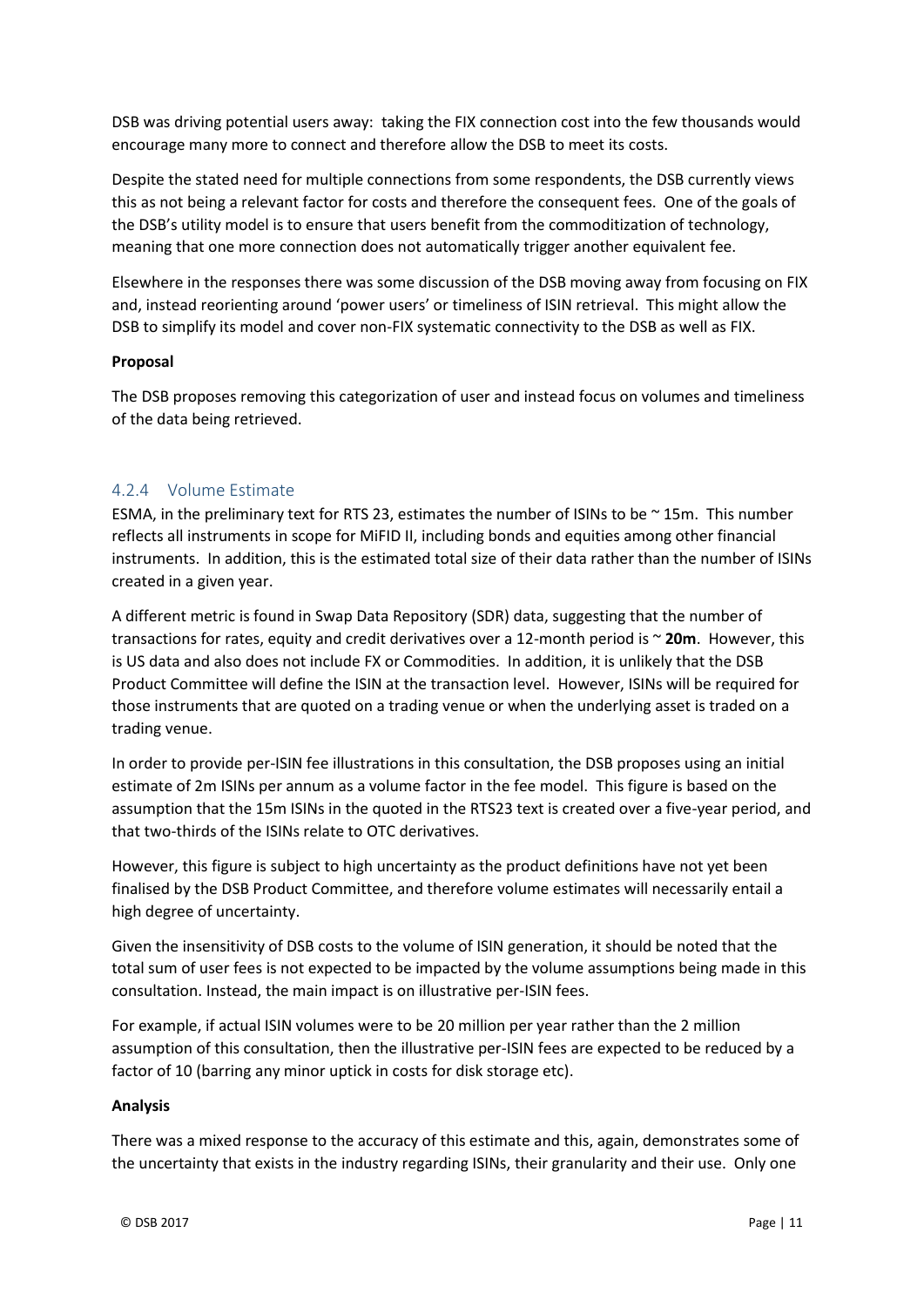respondent provided any kind of evidence, walking through maths that resulted in 3 trillion ISINs over a 30-year period – which, allocating that generation or use evenly over that period, implies a 100m ISINs being obtained every year.

One of the key aspects of the basis of their response was that ISINs are required for quotes as well as trades and therefore, no matter how crudely amended, any calculation based on trade reporting will omit a large part of the requirement. As the DSB Product Committee starts finalizing product definitions and the DSB moves into UAT, the DSB should be able to form a more accurate picture of the volumes involved for OTC Derivatives.

#### **Proposal**

The DSB proposes not to use the number of ISINs being created or retrieved a factor in the proposed fee model.

### 4.2.5 Additional Volume Metric

The specific European regulatory requirement for ISINs for trading venues and systematic internalizers is focused on those instruments which are tradeable on a trading venue (ToTV) or whose underlying is ToTV (uToTV).

In considering the most appropriate fee model, the DSB has taken into consideration the complexity introduced by the fact that the obligation to create any given ISIN may fall on more than one trading venue or systematic internalizer.

The following example illustrates this complexity: two trading venues trade a new financial instrument on the same day. In this scenario, a simple per-ISIN creation fee model would imply that the first trading venue to apply for the ISIN creation will pay a fee, and the second trading venue will be able to use the ISIN for free. The result is a financial disincentive to be the first requestor to create the ISIN.

In order to address this unfairness to trading venues who create ISINs promptly, the DSB proposes to allocate costs across the Regulated ISIN Creator user base by calculating for each trading venue / systematic internalizer, their share of OTC derivative instruments that fall within the ISIN generation mandate as a percentage of the total universe of OTC derivative instruments that fall within the ISIN generation mandate. This metric can then be used to provide a weighting per Regulated ISIN Creator for cost allocation across the user base.

The DSB proposes to use the number of OTC derivative instruments reported under RTS23 as the mechanism to calculate these numbers. The plan is to determine the subset of relevant instruments by reference to the CFI code supplied under RTS23 reporting.

The following example illustrates the approach: a Regulated ISIN Creator reports a total of 60K OTC derivative instruments under RTS23 over the course of a year. Additionally, assume that the sum of all Regulated ISIN Creators reports under RTS23 is 3m over the course of a year. In this scenario, the Regulated ISIN Creator will be allocated a weighting of 60K/3m = 2% as their share of the overall fees to be paid by the Regulated ISIN Creators. It should be noted that this 2% figure is independent of the number of ISIN Creators.

Section 6 (Proposed Model) provides more details on the proposed use of this metric.

#### **Analysis**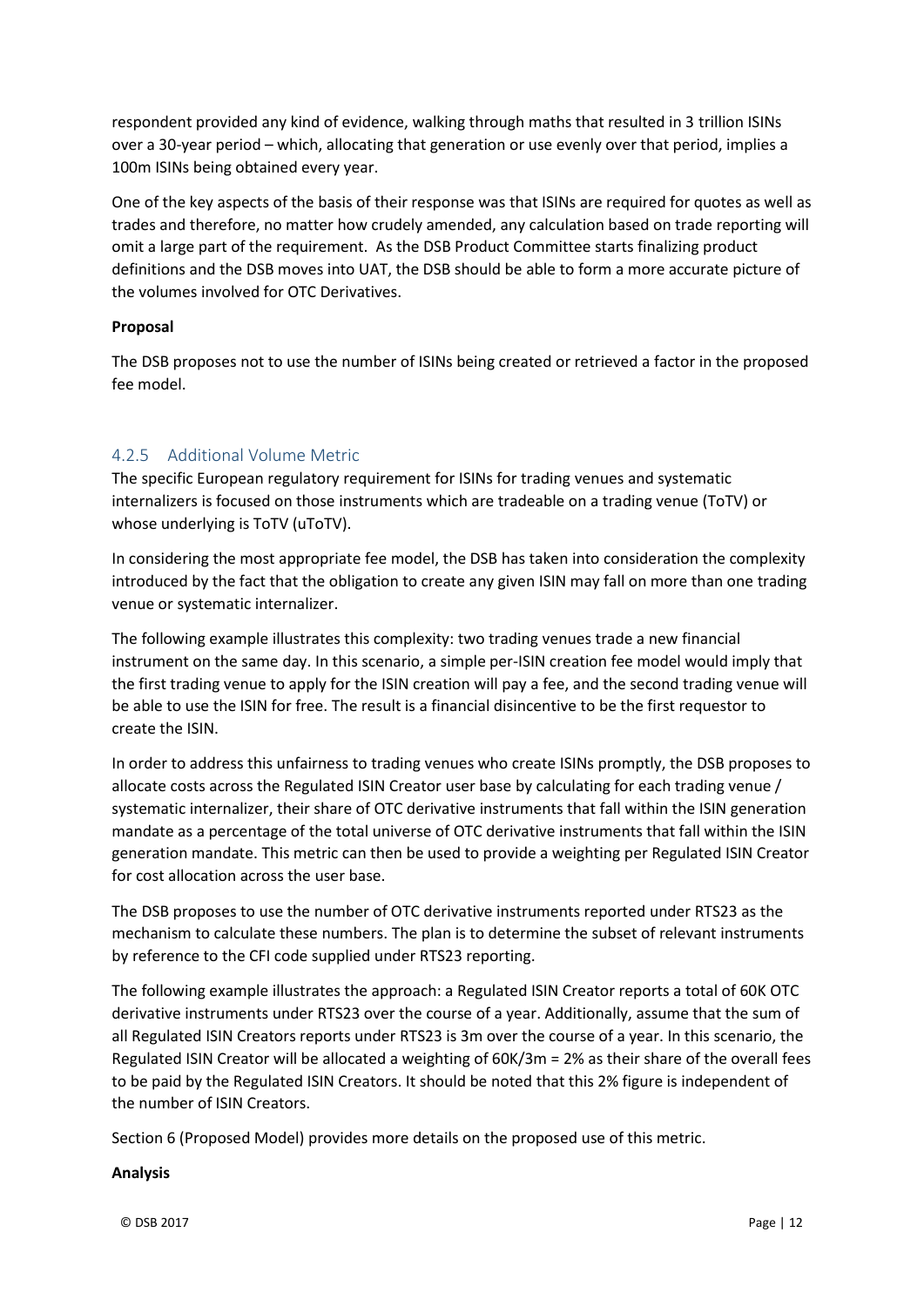Respondents agreed that the disincentive to create an ISIN first was not a significant disincentive unless a large proportion of the fees were to become the responsibility of the 'ISIN Creator' group. Since the proposed model described here, in addition to the general views of the respondents, doesn't allocate fees on the 'ISIN Creator' group then the DSB agrees that this is potentially an unnecessary complication.

Respondents also pointed out that the ISIN is used in other aspects of MiFID II and, indeed, in other European legislation such as Market Abuse Regulation and European Markets Infrastructure Regulation. Putting aside the operational challenges around monitoring the RTS 23 Reference Data, the fact that ISINs will be needed for other aspects of EU regulation means that utilising RTS23 isn't an appropriate proxy measurement for cost allocation across the user community.

#### **Proposal**

The DSB will not use ToTV or uToTV as a proxy for ISIN generation.

#### 4.2.6 Estimates Summary

Please note the following:

- The definitions of the different variables in the table below are described in the previous sub-sections.
- These volumes are initial estimates, as explained in the previous sub-sections.

| <b>Variable Name</b>                                                                                             | <b>Number</b> |
|------------------------------------------------------------------------------------------------------------------|---------------|
| Registered (web access to ISINs and data)                                                                        | 1.000+        |
| ISIN Creators (+ web-based creation of ISINs)                                                                    | 40            |
| FIX Access (+ automated interaction with Engine for ISIN<br>creation and/or ISIN and data access at high volume) | 50            |
| Number of ISINs created over 12-months                                                                           | 2m            |

The different groups intersect as per the below diagram:

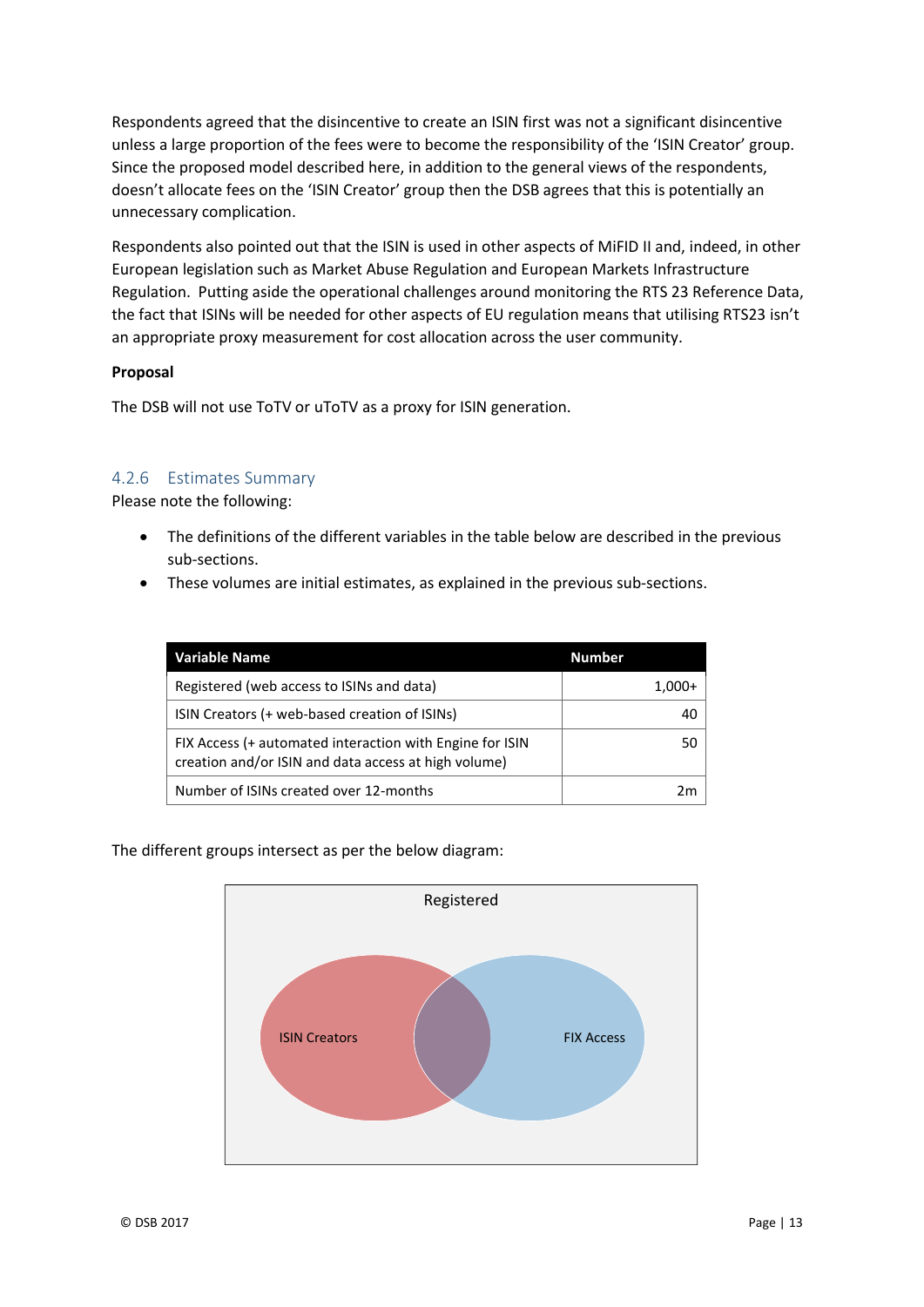The red and blue areas indicate ISIN Creators and FIX Access organizations respectively (described in the sections above). The intersecting area, indicated by the purple colour, identifies those organizations who both connect to the DSB via the FIX network. This overlapping group will be able to create new ISINs through a fully automated process.

#### **Analysis**

Whilst not directly connected to the categorizations above, respondents did detail a number of other industry user groups that would want access to ISINs for various activities and obtain them through different means: From asset managers wanting to bulk download to organizations wanting real-time reference data to interpret post-trade transparency reporting. Given the DSB's proposals stated earlier in this document then this diagram and approach can be simplified further without creating reliance on potentially un-representative factors on ISIN use.

#### **Proposal**

Although the DSB expects the number of Registered Users to exceed this, for the purposes of the demonstration of the fee model, the DSB estimates the number of Registered Users to = 1,000.

The DSB will categorize Registered Users in the following ways:

#### Power Users

These users will be able to retrieve all ISINs on an intra-day basis via the website, file download or FIX.

#### Standard Users

These users will be able to retrieve all ISINs until the close of the previous business day via the website or file download. Standard Users will not be able to connect using FIX.

#### Registered Users

These users will be able to retrieve all ISINs until the close of business day one week previous via the website or file download. Registered Users will not be able to connect using FIX.

## <span id="page-13-0"></span>5 Cost Governance

ANNA's status as a Registration Authority requires provision of an annual report to ISO confirming NNAs are adhering to the obligations outlined in the RAA and this includes the cost recovery aspect of their operations. ISO is entitled to request an audit on services, including fees charged, at any time. As the numbering agency for OTC derivatives, the DSB will fall under this obligation and be subject to the same scrutiny by ISO.

In addition, the DSB Board will engage an independent consultancy to perform an ongoing review of the DSB activities, including its costs and cost management.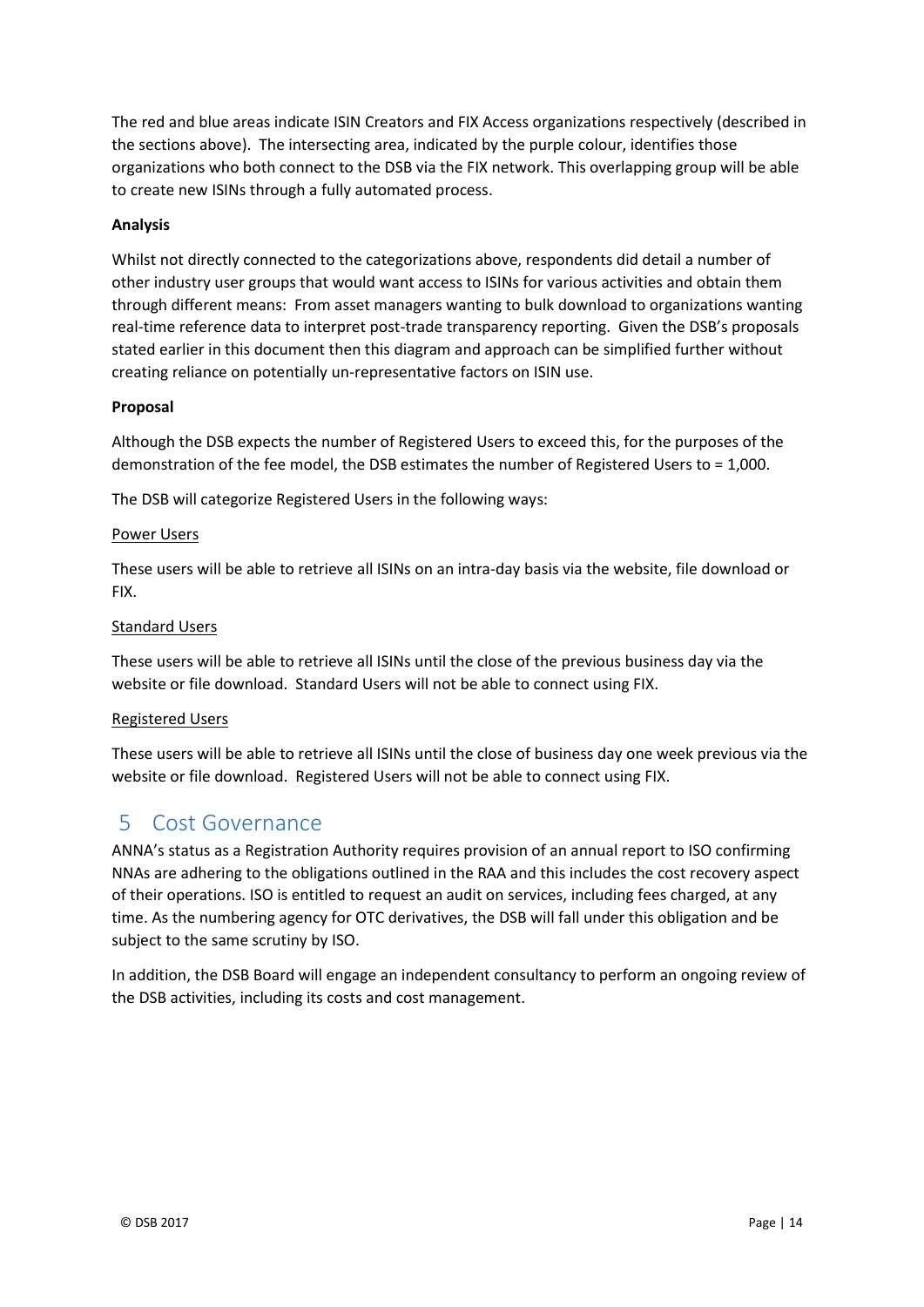## <span id="page-14-0"></span>6 Original Proposed Model

### <span id="page-14-1"></span>6.1 Description

The proposed model is a combination of those considered in sectio[n 0.](#page-20-1) The key aspects are:

- FIX Access organizations will pay a value-based fee for systematic connectivity to the DSB.
- This fee will be used to reduce the cost of ISIN generation for all ISIN creators, with a focus on those entities that have a regulatory mandate to create ISINs
- The FIX Access fee will require an annual upfront subscription, in order to provide certainty of the fee to be paid by the Regulated ISIN Creators. The FIX Access fee will be paid by all users who wish to have FIX connectivity to the DSB, including Regulated ISIN Creators, non-Regulated ISIN Creators and Registered Users who are not ISIN Creators.
- Regulated ISIN Creators will pay an annual subscription fee based on the number of instruments they have available to trade relative to the total number of instruments ToTV plus instruments with uToTV. This fee is in addition to the FIX Access fee should they wish to connect to the DSB via the FIX network.
- Non-Regulated ISIN Creators will be charged on a per ISIN basis. This fee is in addition to the FIX Access fee should they wish to connect to the DSB via the FIX network. The fee for the non-regulated ISIN Creators will be set by the DSB based on the total cost of the DSB and the expected ISINs created for the year. The per-ISIN fees from non-regulated ISIN Creators will result in a surplus that will then be redistributed back to users. The mechanism for this redistribution is the subject of a future consultation paper.
- The consumption of ISINs and related data over the website or via the File Download Service will have no charge

## <span id="page-14-2"></span>6.2 Payment Structure

The key aspects of the payment structure for this fee model are:

#### FIX Access Organizations

- From the expectation that this group will represent the bulk of ISIN-generation volume and use of the archive, the DSB proposes that fees collected from this group will be the foundation of the cost-recovery program. Whatever cost recovery is not achieved through these fees will be assigned to ISIN Creator users that are not FIX-connected.
- There will be two tiers of FIX access fees, based on whether an organization subscribes to services related to a single asset-class or multiple asset classes
- The fee will be payable annually in advance, enabling calculation of the residual fees charged to the ISIN Creator groups
- If the advance commitments of FIX Access users are greater than the overhead cost of the DSB numbering agency services, the FIX Access fee will be reduced for those users.
- The first payment will cover the costs from October 2017 to December 2018.
- Once the list is open for FIX connectivity, onboarding of market participants will be sequenced based on when they execute contracts with the DSB

#### Regulated ISIN Creators

 If the fees from the FIX Access organizations are sufficient to cover the whole cost of the DSB, then no fees will be charged to Regulated ISIN Creators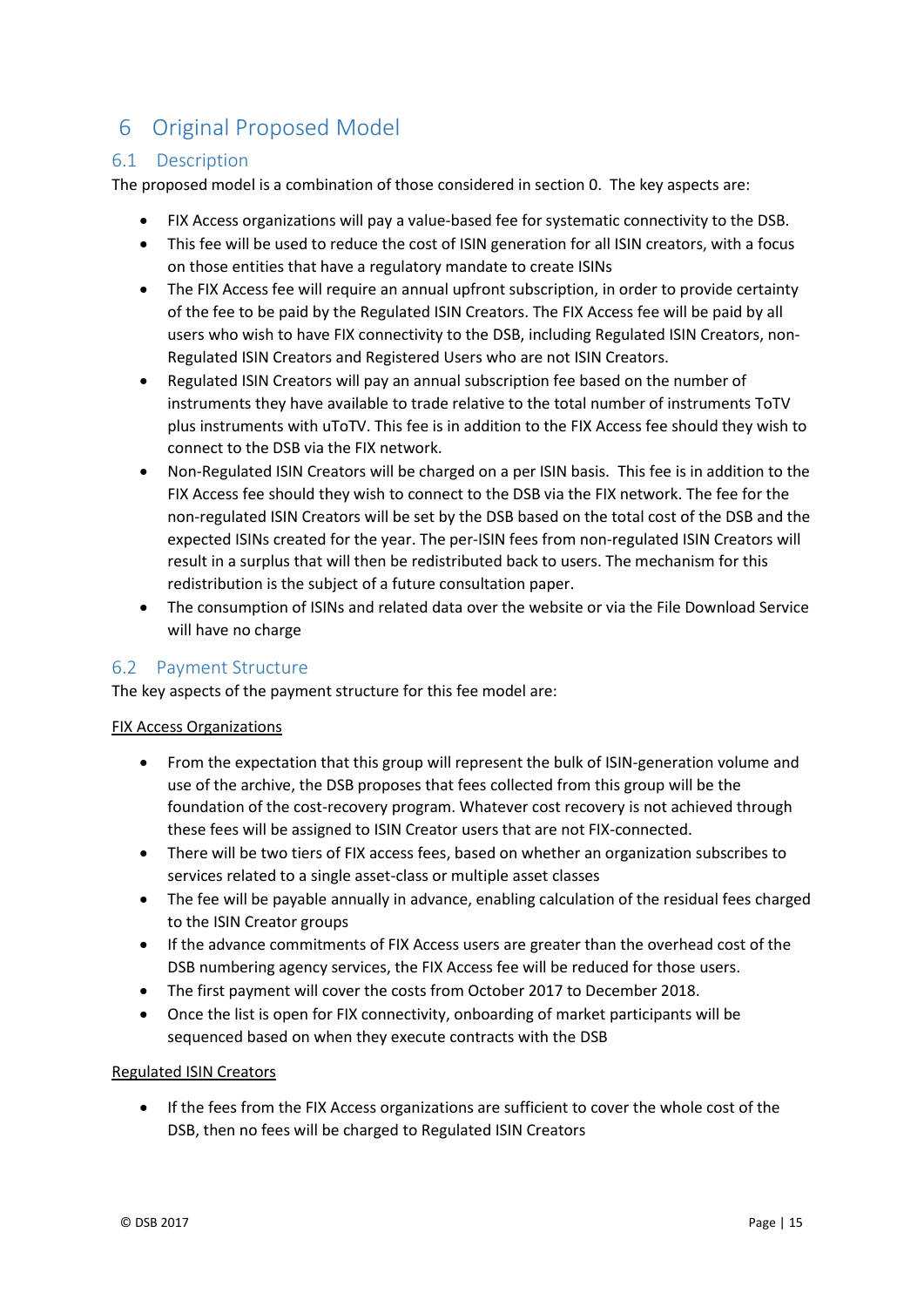- If the fees from the FIX Access organizations are not sufficient to cover all the DSB costs, then Regulated ISIN Creators will submit their estimate of the number of instruments they expect to submit under their RTS23 obligation.
- The DSB will calculate the fees for each Regulated ISIN Creator based on the weighting methodology calculated in section 4.2.5 (Additional Volume Metric - Number of instruments Tradeable on a Trading Venue or with an underlying Tradeable on a Trading Venue)
- Regulated ISIN Creators will pay in advance for the year ahead based on their estimate
- ISIN Creators exceeding their estimate will be able to adjust up their estimates intra-year, with the uplift fee being proportionate to the uplifted figure.
- An additional weighting applied to the cost of excess transactions is under consideration, as an incentive for accuracy in start-of-year estimates so that the group's fees are fair. The DSB proposes to set such a weighting in the 10%-20% range.
- ISIN Creators who undershoot their estimate will be offered either a refund or a credit carried over to the following year.
- The first payment will cover the expected costs from October 2017 to December 2018. The comparison of Regulated ISIN Creator estimates vs. actuals will be based on the ToTV & uToTV figures published by ESMA during 2018 based on RTS23 submissions of the relevant Regulated ISIN Creators.

#### Non-Regulated ISIN Creators

- The DSB will set the per ISIN charge based on the Total Cost of the DSB and the estimate of the total number of ISINs to be created
- In the first instance, the DSB will need to estimate the total number of ISINs, but once operational, the DSB will utilise actual ISIN creation figures instead of estimated figures
- The per-ISIN charge will carry an additional weighting over fees paid by ISIN creators with annual contracts. The DSB proposes to set the weighting at around 100% which in effect is the premium for ad hoc, one-off transactions compared to entities who have taken on an annual commitment.
- Non-Regulated ISIN Creators will pay monthly in arrears for the ISINs that they created in that month.
- Given the proposed methodology, surplus revenue for the DSB may be expected. If this occurs, the surplus will be returned to the user base. The methodology for this re-balancing will be the subject of a future consultation paper.

## <span id="page-15-0"></span>6.3 Worked Example – Base Case

The projected fees in this section use the numbers stated in the Cost Basis section above.

#### FIX Access

- The proposed fees for FIX Access are as follows:
	- o **€80K for single-asset**
	- o **€120K for multi-asset**
- Assuming a 50-50 split between organizations wishing to consume a single asset vs multiasset, the implication is as follows:
	- o Number of single-asset FIX Access organizations = 25
	- o Number of multi-asset FIX Access organizations = 25
- Total revenue generated from this group = [25 x €80K] + [25 x €120K] = **€5m**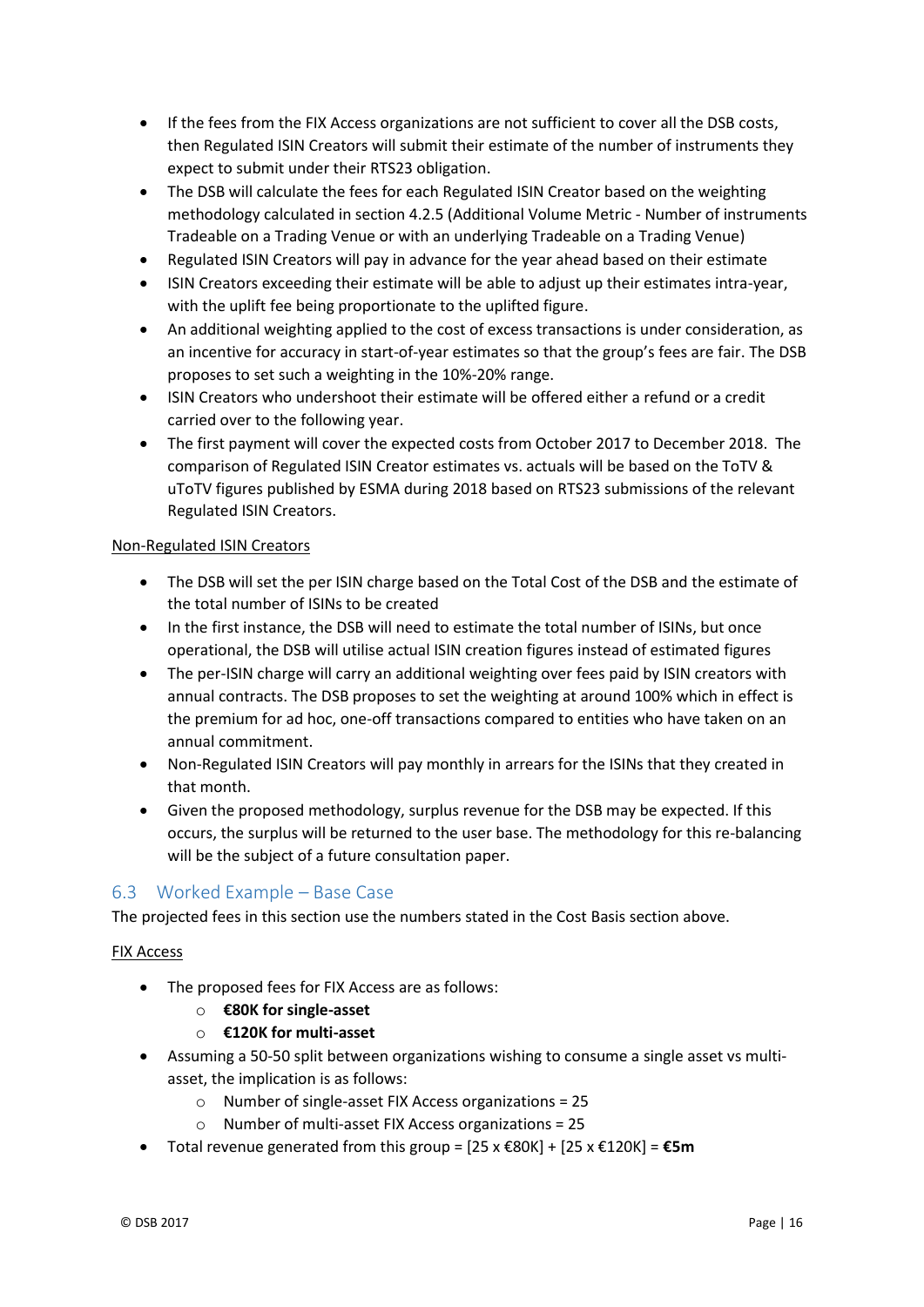Total estimated cost of the DSB = €6m which leaves a remainder of €1m to be raised from ISIN Creators.

#### Regulated ISIN Creators

To ensure no revenue shortfall for the DSB, particularly in its early years when unexpected costs are most likely and contingency funding most precarious, the DSB proposes to levy the remaining cost recovery fees on Regulated ISIN Creators.

This model places a potentially significant financial obligation on Regulated ISIN Creators. The corollary of this obligation are several benefits, including (a) potentially paying no ISIN creation fees if the FIX Access fees cover the entire cost of the DSB, and (b) a guaranteed discount in the implied per-ISIN fee compared to non-regulated ISIN Creators.

In this specific example:

- The total annual cost being funded by this group = **€1m**
- Each Regulated ISIN Creator submits to the DSB their estimate of the number of entries they expect to report under their RTS23 obligations over the year.
- Assume the sum total of all these estimates is 3m
- An organization that provides an estimate of 60K as the number of instruments they expect to report under their RTS23 obligations over the year would pay = €1m x (60K / 3m) = **€20K** for the year
- If the organization exceeds its estimate during the year, it will be able to adjust up its estimates intra-year, with the uplift fee being proportionate to the uplifted 'market share' figure plus an additional weighting of 10%-20% applied to the delta.
	- $\circ$  An increase from 60K to 90K of reportable instruments will result in an unweighted uplift of €1m x (30K / 3m) = **€10K** for the year
	- $\circ$  Applying an additional weighting of 15% (the mid range of the proposed 10%-20%) weighting) results in an actual uplift of **€11.5K** = **€10K x 115%**
	- o Therefore the total fee for the organization for the year will be **€31.5K = €20K + €11.5K**
	- o This **€11.5K** will result in a surplus that will be redistributed to users, the mechanism for the rebalancing to be the subject of a future consultation paper.
- If the organization undershoots its estimate at the end of the year, it will be offered either a refund or a credit carried over to the following year.
- The implied per-ISIN generation fee = [Remaining cost of the DSB] / [the expected number of ISINs] = €1m / 2m = **€0.50 per ISIN**

Note that the implied per-ISIN generation fee is not impacted by the weighting metric based on RTS23 submissions. The weighting metric is simply a mechanism to distribute the costs more fairly across the Regulated ISIN Creator user base.

#### Non-Regulated ISIN Creators

Non-Regulated ISIN Creators have no obligation to create any ISINs. They follow a simple Pay-as-You-Go model based on a per-ISIN fee.

 The un-weighted per ISIN fee = [Remaining cost of the DSB] / [the expected number of ISINs] = €1m / 2m = **€0.50 per ISIN. Applying a weighting of 100% takes the figure to €1.00 per ISIN.**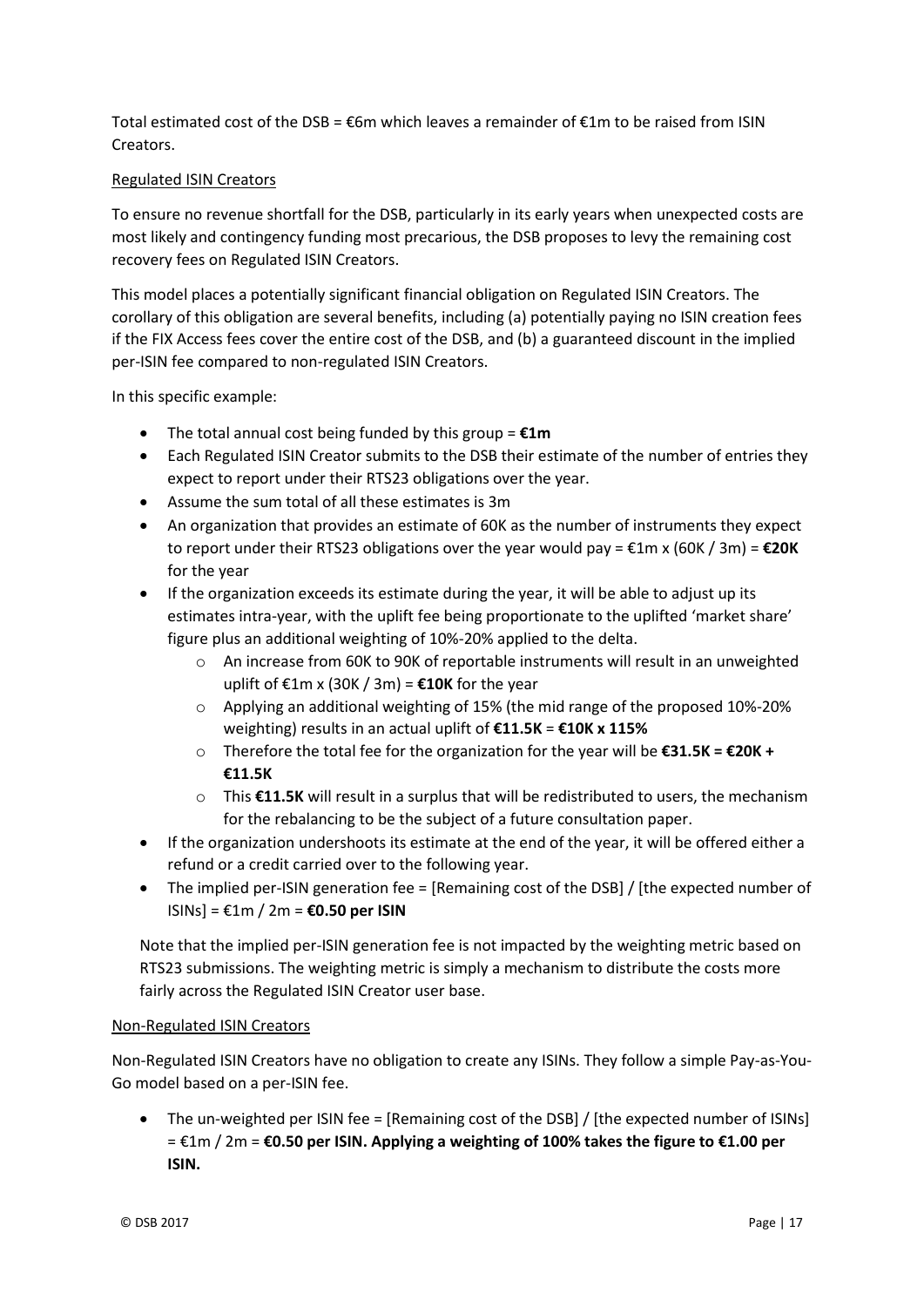- An organization that creates 10K ISINs will expect to pay = €1.00 x 10K = **€10K for the year**
- Assuming 200K ISINs are created via non-regulated ISIN Creators, the total fees paid =  $£1.00$ x 200K = **€200K for the year**.

Given the assumptions of this model, this €200K from the Non-Regulated ISIN Creators would create a surplus for the DSB. The methodology to rebalance the revenues – i.e., redistribute these funds back to the user base - will be the subject of a future consultation paper.

## <span id="page-17-0"></span>6.4 Worked Example – Excess Fees from FIX Connections

The Technology and Operations Consultation Paper proposes to build the DSB with an initial capacity to support 200 FIX connections. This worked example illustrates the expected fees should the full capacity be utilised.

#### FIX Access

- The DSB sets the fees for FIX Access at:
	- o **€80K for single-asset**
	- o **€120K for multi-asset**
- 200 organizations choose to subscribe to FIX Connectivity
- Assume a 50-50 split between single asset and multi-asset implies
	- o Number of single-asset FIX Access organizations = 100
	- o Number of multi-asset FIX Access organizations = 100
- Implies total revenue generated from this group = [100 x €80K] + [100 x €120K] = **€20m**

Total estimated cost of the DSB =  $€6m$  which implies a surplus of  $€14m$ . Therefore, the FIX Access fees would be reduced by 80%, so that the resulting fees become the following:

- o **€24K for single-asset x 100 users**
- o **€36K for multi-asset x 100 users**

#### Regulated ISIN Creators

• If FIX Access payments provide the entire cost recovery, there will be no fee for creating ISINs for this group irrespective of the RTS23 submission estimates supplied by the group members. However, any ISIN Creator that is also part of the FIX Access group will still pay the FIX Access fee in the same manner as all other FIX Access users

#### Non-Regulated ISIN Creators

- As per the worked example in section 6.3 the DSB will generate a **€200K surplus** for the year from this group based on a **€1.00 per ISIN fee**
- This surplus will be redistributed to the DSB users. The mechanism for this redistribution will be the subject of a future consultation.

#### <span id="page-17-1"></span>6.5 Intermediary Effect

The potential that some users of the DSB will be intermediaries representing multiple entities that might otherwise be direct users raises the question of the impact of intermediaries on the fee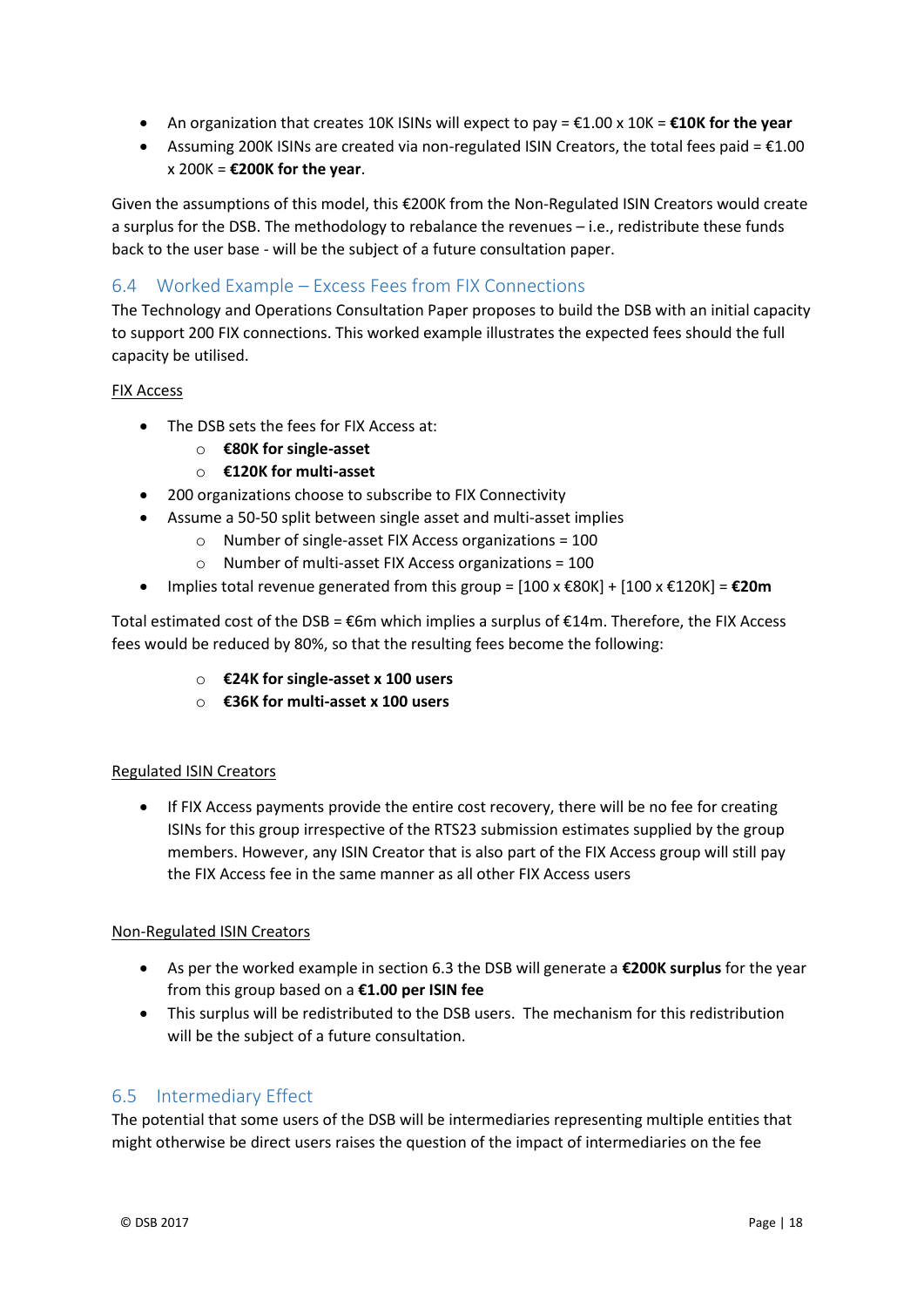model. In determining this impact, the DSB considers the principles of equitable access and pricing for all users. The approach to ensure such fairness is described below:

- For FIX Access: To ensure fairness among users with a direct connection and users connecting via an intermediary aggregator, the intermediary would pay a separate fee for each end client connected to its FIX network.
- For Regulated ISIN Creators:
	- o the intermediary could opt to pay the per-ISIN fee.
	- o Alternatively, to ensure fairness between users with direct connectivity and users connecting via an intermediary, the intermediary would identify all the regulated ISIN Creators connected to it so that an accurate calculation of the fee can be made based on the sum of the RTS23 submissions across all the Regulated ISIN Creators.
- For Non-regulated ISIN Creators: there is no impact on fairness for this user group because the intermediary will be obtaining ISINs for these clients on a per-ISIN basis.

## <span id="page-18-0"></span>7 Model Analysis

The direct responses to the questions regarding the proposed fee model were, in general, that it was complex, cumbersome and potentially unfair. However, there were several aspects that were accepted, albeit labelled in a different way. The DSB's original focus was for 'FIX Access' users to bear the majority of the cost since the likelihood was that any user connecting to the system over FIX would be a significant user of OTC Derivative ISINs and their associated reference data. The combination of this with 'ISIN Creators' appears to have created confusion, especially when interlaced with using ToTV as a proxy for creation and the separation of mandated ISIN users versus those using them voluntarily.

Most respondents wanted the costs to be spread amongst a wider market constituency and for it to bear closer relation to retrieval and timeliness of the data. Other factors were also suggested, such as categorizing the users, understanding the purpose of their ISIN use and their method of connectivity. Although some of these have merit, the DSB considers their inclusion might introduce additional unwanted complexity.

Simplification can be achieved but the DSB is conscious, as were some of the respondents, that data aggregators or 'intermediaries' did require special treatment because of their effect on the population and cost distribution of those connecting directly to the DSB.

## <span id="page-18-1"></span>8 New Proposed Model

## <span id="page-18-2"></span>8.1 Description

The key aspects of the proposed model are:

- On registration, users will be required to state whether they want to be Power Users, Standard Users or simply Registered Users
- Power Users and Standard Users will be required to pay an annual up-front subscription fee
- Registered Users will not be required to pay a fee

## <span id="page-18-3"></span>8.2 Payment Structure

The key aspects of the payment structure for this fee model are:

#### Power Users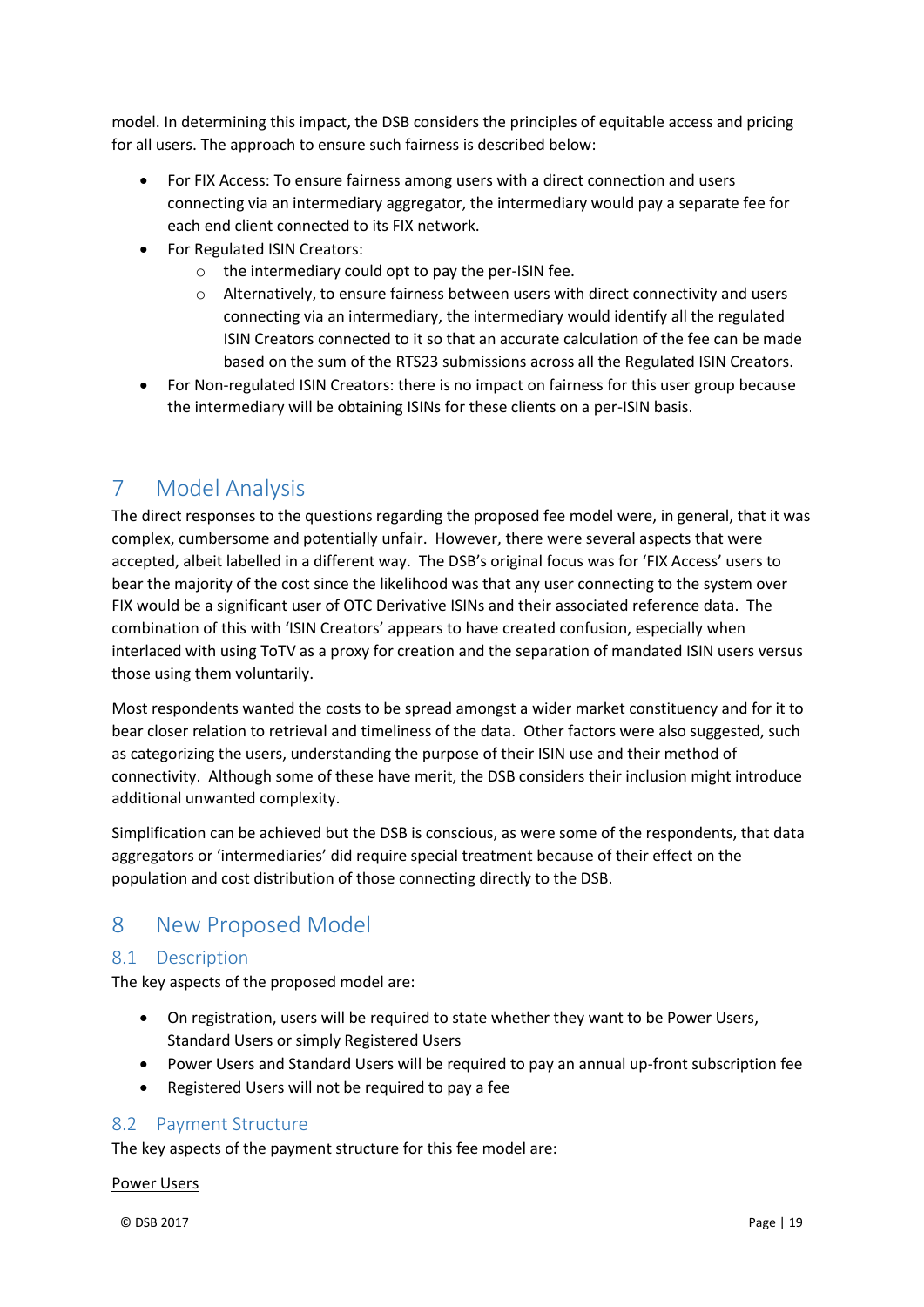- There will be two tiers of Power Users based on whether an organization subscribes to ISINs related to a single asset class or multiple asset classes
- The ratio of fees between a single-asset user to a multiple-asset user will be 2:3 respectively
- Power Users, with their access to more timely data, are expected to be heavier users of the DSB than Standard Users and as such, a greater portion of the fees will fall to this group. The ratio used in this proposed model is 3:1
- The fee will be payable annually in advance

#### Standard Users

- There will be two tiers of Standard Users based on whether an organization retrieves ISINs related to a single asset class or multiple asset classes
- The ratio of fees between a single-asset user to a multiple-asset user will be 2:3 respectively
- The fee will be payable annually in advance

#### <span id="page-19-0"></span>8.3 Worked Example – Base Case

The projected fees in this scenario are:

Power Users

- 50 users in total: 40 multi-asset class and 10 single-asset class
- The proposed fees are:
	- o **€99K for multi-asset**
	- o **€66K for single-asset**
- Total revenue generated from this group = [40 x €99K] + [10 x €66K] = **€4.63m**

Standard Users

- 50 users in total: 25 multi-asset class and 25 single-asset class
- The proposed fees are:
	- o **€33K for multi-asset**
	- o **€22K for single-asset**
- Total revenue generated from this group = [25 x €33K] + [25 x €22K] = **€1.37m**

Total revenue of the DSB equals its costs (using the €6m from the Cost Basis section).

#### <span id="page-19-1"></span>8.4 Worked Example – Increased User Base

The projected fees in this scenario are:

#### Power Users

- 100 users in total: 80 multi-asset class and 20 single-asset class
- The proposed fees are:
	- o **€49K for multi-asset**
	- o **€33K for single-asset**
- Total revenue generated from this group = [80 x €49K] + [20 x €33K] = **€4.63m**

#### Standard Users

- 100 users in total: 50 multi-asset class and 50 single-asset class
- The proposed fees are:
	- o **€16K for multi-asset**